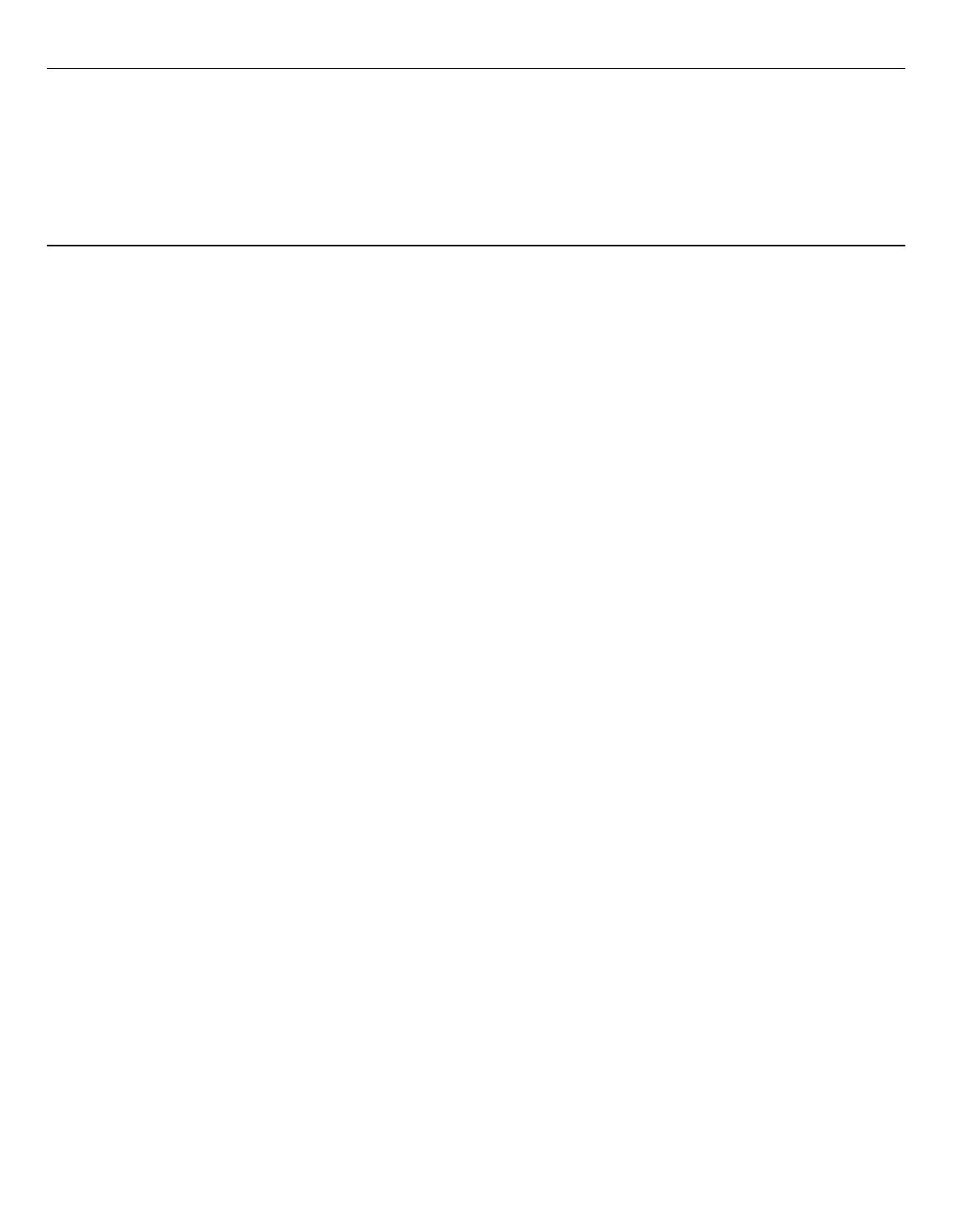# GAO

### **United States General Accounting Office Washington, D.C. 20548**

### **General Government Division**

B-279036

February 22, 1999

The Honorable Bill Archer Chairman, Committee on Ways and Means House of Representatives

The Honorable Amo Houghton Chairman, Subcommittee on Oversight Committee on Ways and Means House of Representatives

For 1992, according to the most recent estimate of the Internal Revenue Service (IRS), individual taxpayers, at the time they submitted their tax returns, did not pay about \$100 billion in income tax liabilities. An audit is one of the enforcement tools IRS uses to try to reduce this figure.

Recently, Congress has voiced concerns about the methods IRS uses to select returns for audit and the techniques used to conduct audits. These concerns contributed to the passage of the IRS Restructuring and Reform Act of 1998 (Public Law 105-206, July 22, 1998). Among other things, this act limits IRS' ability to use certain audit techniques and requires that IRS include in information it sends to taxpayers an explanation of the reasons why it selects returns for audit.

IRS has many sources from which to select tax returns for audit. IRS' intent is to select returns with audit potential—returns for which an audit is most likely to find errors and recommend changes to the reported tax. One source is the discrimnant function (DIF), an automated system for scoring individual tax returns according to their audit potential. IRS' policy also allows returns to be selected through non-DIF sources (e.g., referrals from other federal and state government agencies) if these returns can be shown to have a greater audit potential than a DIF-selected return.

In an April 1996 letter, the committee asked that, among other things, we explore how effectively IRS selects individual income tax returns for audit.<sup>1</sup> However, IRS does not have information on all aspects of audit effectiveness. Consequently, we agreed, on the basis of discussions with your office, to focus on audits in which auditors in IRS district offices hold

<sup>&</sup>lt;sup>1</sup>This is the third in a series of reports you requested on IRS' audit process. The other two were: Tax Administration: More Criteria Needed on IRS' Use of Financial Status Audit Techniques, (GAO/GGD-98-38, December 30, 1997); and IRS Audits: Workpapers Lack Documentation of Supervisory Review, (GAO/GGD-98-98, April 15, 1998).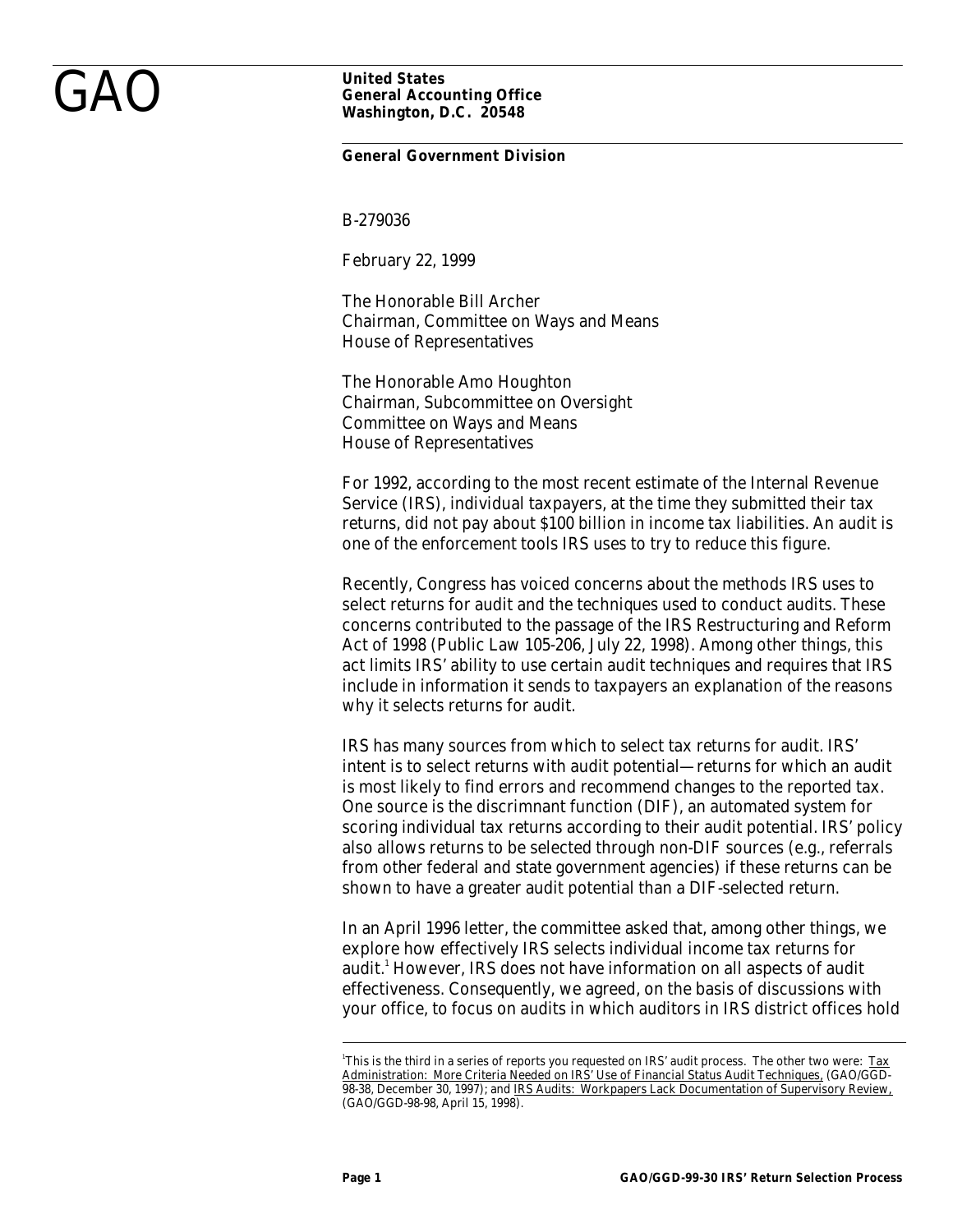|                         | face-to-face meetings with individual taxpayers to review their books and<br>records. <sup>2</sup> For these books and records audits, we agreed to (1) determine<br>the extent to which IRS district offices have used various sources to select<br>these individual returns for audit; and (2) compare the results of audits<br>selected using these sources in terms of the rate at which audits<br>recommended no-change to the tax reported (no-change audits), amount<br>of additional taxes recommended per return audited, and rates at which<br>IRS assessed and collected such recommended taxes after the audit. <sup>3</sup> For<br>our analyses, we examined books and records audits of returns received<br>by IRS in 1992, 1993, and 1994 that were closed within a 4-year period. <sup>4</sup> |
|-------------------------|----------------------------------------------------------------------------------------------------------------------------------------------------------------------------------------------------------------------------------------------------------------------------------------------------------------------------------------------------------------------------------------------------------------------------------------------------------------------------------------------------------------------------------------------------------------------------------------------------------------------------------------------------------------------------------------------------------------------------------------------------------------------------------------------------------------|
| <b>Results in Brief</b> | Of the 1.1 million closed books and records audits of returns received in<br>1992, 1993, and 1994, our analysis showed that IRS selected 59 percent of<br>the returns using its DIF source. The other 41 percent were selected using<br>non-DIF sources.                                                                                                                                                                                                                                                                                                                                                                                                                                                                                                                                                       |
|                         | When we compared the results from DIF and non-DIF audits of returns<br>received in 1992, 1993, and 1994, the non-DIF audits generally resulted in<br>lower no-change rates and higher recommended additional taxes than DIF<br>audits. These results are consistent with IRS' policy to use non-DIF<br>sources if the audit potential appears to be higher than it would be from a<br>DIF audit.                                                                                                                                                                                                                                                                                                                                                                                                               |
|                         | In contrast, we estimated that IRS collected a greater proportion of the<br>additional taxes recommended in DIF audits than for non-DIF audits,<br>based on a sample of returns received in 1992. An estimated 57 percent of<br>the recommended additional taxes were collected for DIF audits versus 35<br>percent for non-DIF. Several IRS operations affect collections and we were<br>unable to determine from IRS' data which of these caused the non-DIF<br>collection rate to be lower.                                                                                                                                                                                                                                                                                                                 |
|                         | Caution is needed if one uses the three results we analyzed to compare the<br>effectiveness of DIF and non-DIF sources. The no-change rate, the<br>recommended additional tax amounts, and the collection rate on these<br>recommended amounts do not present a complete picture of audit                                                                                                                                                                                                                                                                                                                                                                                                                                                                                                                      |
|                         | <sup>2</sup> As discussed in the Scope and Methodology section and appendix I of this report, we excluded some<br>audits because they are not typical books and records audits.                                                                                                                                                                                                                                                                                                                                                                                                                                                                                                                                                                                                                                |
|                         | <sup>3</sup> In this report, when we refer to the recommended additional tax, this includes refunds and penalty<br>amounts, if applicable. IRS combines tax and penalties into one figure reported as "audit results." This<br>figure cannot be separated in IRS' data files.                                                                                                                                                                                                                                                                                                                                                                                                                                                                                                                                  |

4 Between 2 and 5 percent of the returns selected for audit remained open at the end of our study period. See the scope and methodology section for a discussion of these open audits.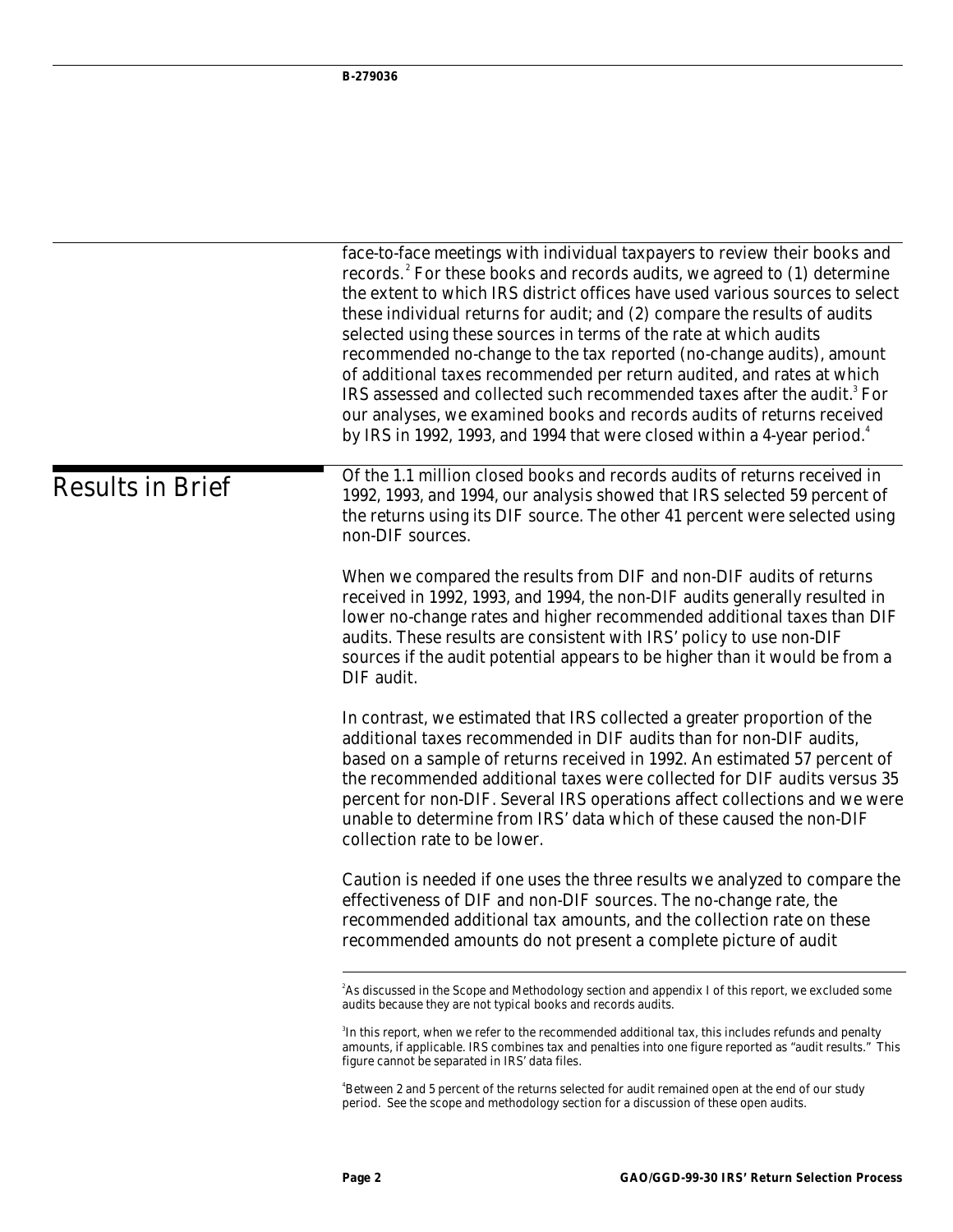|            | effectiveness. For example, data are not readily available on how audits<br>affect voluntary compliance and taxpayer burden. Nor are data readily<br>available on how other factors, such as the quality of the audits, affected<br>the results across the selection sources.                                                                                                                                                                                                                                                                                                                                                                                                                                                                                                                                                                  |
|------------|------------------------------------------------------------------------------------------------------------------------------------------------------------------------------------------------------------------------------------------------------------------------------------------------------------------------------------------------------------------------------------------------------------------------------------------------------------------------------------------------------------------------------------------------------------------------------------------------------------------------------------------------------------------------------------------------------------------------------------------------------------------------------------------------------------------------------------------------|
| Background | IRS conducts various compliance checks to determine whether taxpayers<br>reported the correct tax liability on their returns. Initially, taxpayers may<br>be contacted as IRS processes their filed returns if IRS identifies a math<br>error or missing information on the return. IRS also uses computers to<br>match information on the tax return with information obtained from third<br>parties, such as employers and financial institutions, that report payments<br>such as salaries and interest paid to individuals. During fiscal year 1996,<br>IRS used computer matching to identify about 3.2 million taxpayers who<br>may have underreported income on returns or not filed required returns.<br>Additionally, IRS audited about 2.1 million tax returns to determine<br>whether taxpayers reported the correct tax liability. |
|            | Audits are performed at IRS' 10 service centers and 33 district offices.<br>Service centers and district offices perform different types of audits on the<br>basis of complexity of the audit, training and pay grade of auditors, and<br>audit techniques used. Service centers conduct correspondence audits,<br>generally of a single issue such as earned income credit claims. These<br>audits rely on correspondence to ask taxpayers to provide information<br>about an item on the tax return. Face-to-face audits with taxpayers to<br>review their books and records occur in IRS' 33 district offices. District<br>office audits are more complex, with multiple issues and often more than 1<br>tax year being audited.                                                                                                            |
|            | IRS has developed many sources, or reasons, for selecting returns for<br>audit, which can be segregated into those using DIF sources and those<br>using non-DIF sources. <sup>5</sup> DIF scores are automatically calculated for all<br>filed individual tax returns. This DIF calculation is based on a series of<br>formulas developed by IRS that are designed to indicate the returns that<br>have the highest probability of a tax change if audited. The higher the DIF<br>score the greater this probability.                                                                                                                                                                                                                                                                                                                          |
|            | Before implementing DIF, IRS had no systematic way to evaluate which<br>among all filed returns had the greatest potential for changes to the<br>reported tax if audited. Instead, IRS relied on its auditors across the                                                                                                                                                                                                                                                                                                                                                                                                                                                                                                                                                                                                                       |
|            |                                                                                                                                                                                                                                                                                                                                                                                                                                                                                                                                                                                                                                                                                                                                                                                                                                                |

<sup>5</sup> The exact number of source codes used varies by year because IRS periodically combines some and develops new ones. See appendix I for list of all source codes used by IRS during the years covered in this review.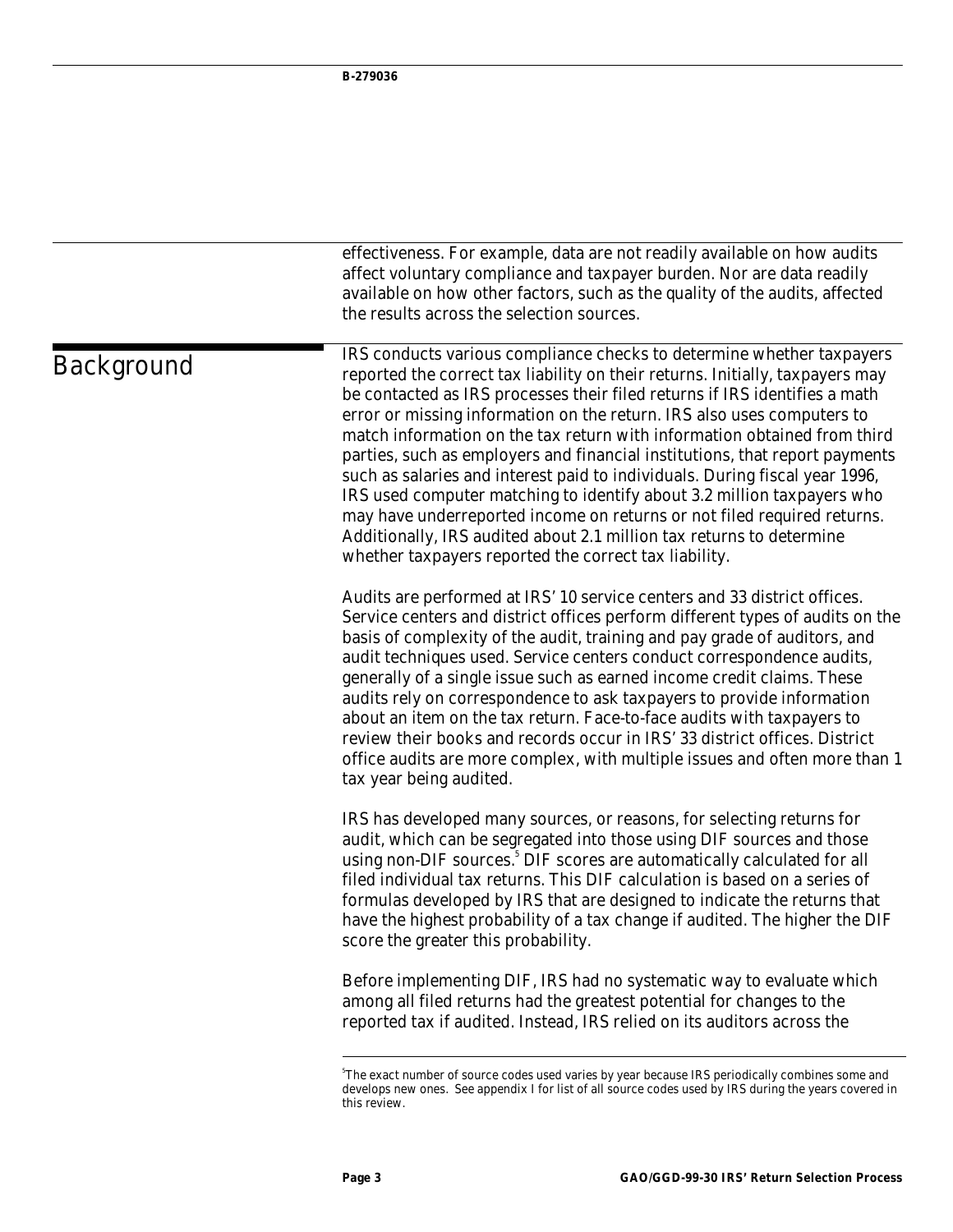country to identify which returns to audit by using their experience and judgment in reviewing returns. This process was time consuming and required large amounts of resources.

Starting in 1969, IRS began using DIF as part of a multistage process to narrow down the number of returns to be reviewed by the auditors. This process change was intended not only to improve the effectiveness of return selection, but also to reduce the amount of judgment involved in selecting returns for audit. Calculating the DIF score for all filed returns is the first stage of this process. Then, returns with DIF scores above a national cutoff are to be placed in the DIF inventory, from which they may be selected for audit by a district office.

In the next stage, the district offices are to indicate how many DIF-scored returns will be needed by their various suboffices. Returns with the highest DIF scores are to be pulled from the DIF inventory and reviewed by experienced auditors to determine whether the return will be accepted as filed or sent to the district for audit. In this process, known as classification, reviewers also are to indicate which portions of the return should be audited. Once in the district, returns are generally reviewed at multiple levels before being sent to an audit group for distribution to the auditors.

Districts also use numerous non-DIF sources for identifying specific returns for audit. As with DIF returns, these non-DIF returns are to be reviewed in the district office at multiple levels and either accepted as filed or forwarded to audit groups. Unlike audits selected using DIF, these returns need not be selected by DIF score or solely from the DIF inventory. For the non-DIF sources we include in our review, we grouped these into five categories.<sup>6</sup>

- IRS projects, which include audits that focus on specific types of issues, such as unreported income, or types of taxpayers, such as those operating cash businesses, whose returns have specific characteristics that indicate potential noncompliance;
- referrals of potentially noncompliant returns that come from both inside and outside IRS; for example, returns are referred by IRS' Collection Division and by state tax agencies;

<sup>6</sup> In this report we use the term "non-DIF sources" when referring to the five categories. IRS has many other non-DIF sources for audit selection at the district office. Because this review focused on the sources associated with the selection process for audits of taxpayers' books and records, we did not analyze these other non-DIF sources. A complete list of source codes and the reasons for excluding them can be found in appendix I.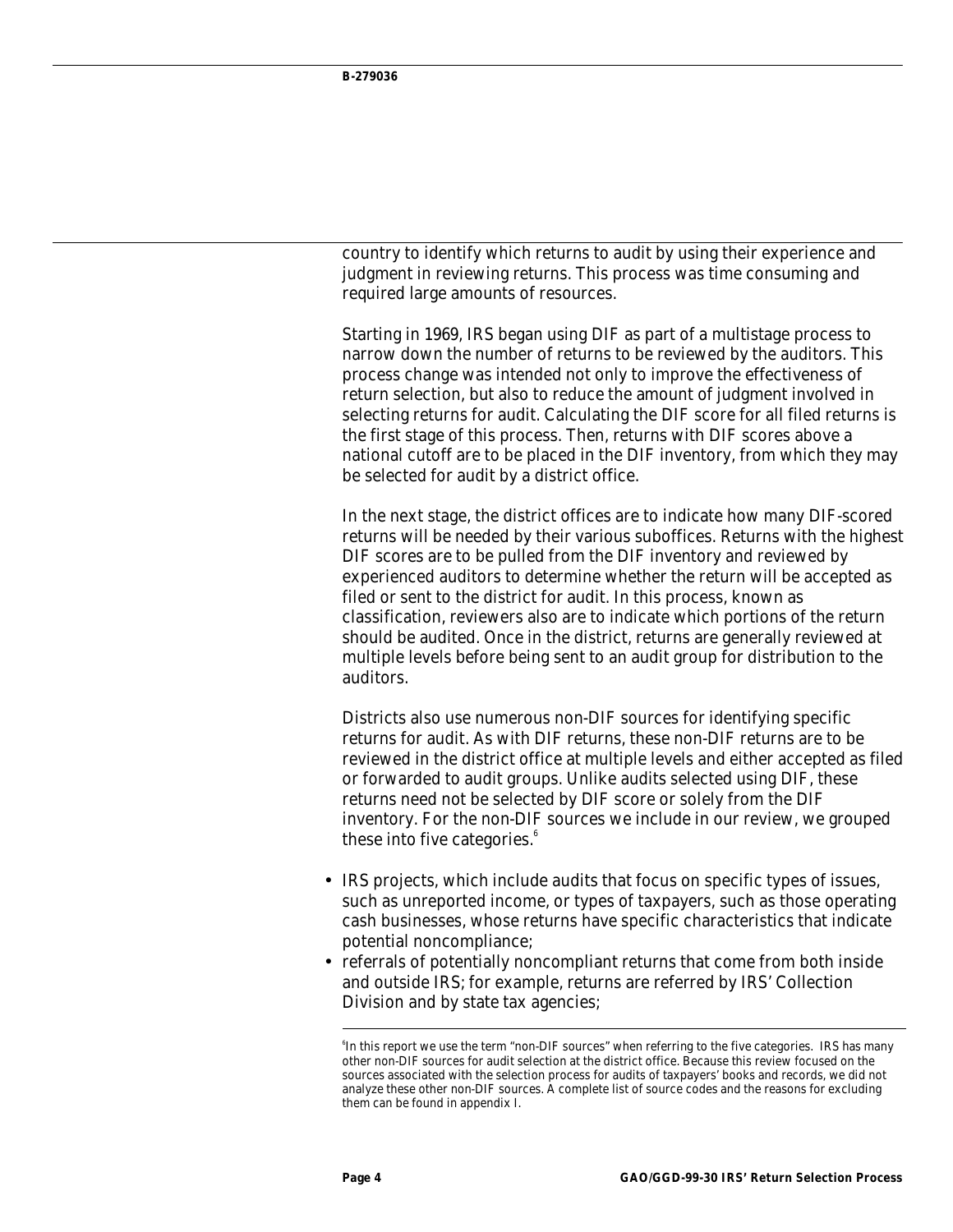| • individuals whose returns were completed by a preparer that IRS has |
|-----------------------------------------------------------------------|
| identified as questionable;                                           |

- regular classification that is a catchall group for various kinds of audits that had to be manually selected, such as those involving bankruptcy; and
- all other reasons for selecting a return for books and records audits, such as those involving income from illegal narcotics, tax fraud, or abusive tax shelters.

The DIF formulas, together with the multiple levels of review in the selection process, are designed to ensure that returns having the greatest potential for a change to the reported tax are most likely to be audited. If this audit potential can be justified, IRS districts can use non-DIF sources to select returns for audit. Specifically, the districts should show that using a non-DIF source would generally offer more potential for changing the reported tax than continuing to audit returns identified by DIF.<sup>7</sup> The steps for selecting DIF and non-DIF returns for audit are shown graphically in appendix II.

To determine the extent to which IRS district offices have used various sources to select returns for audit, we first reviewed return selection procedures and sources as outlined in the Internal Revenue Manual (IRM) and in attachments to the instructions for IRS' Audit Information Management System (AIMS). We collected data on these sources from IRS' closed case data files. We talked to IRS' Examination and Research Division staffs in the National Office as well as Examination staff in the Northern California District and Western Regional offices to understand the information about the procedures and sources. Finally, we collected data from the AIMS data files on closed audits on the extent to which IRS used each source in accordance with the criteria outlined below.

To compare the no-change rate and additional tax recommended per audited return for the various audit selection sources, we used data from AIMS files on closed audits. Our primary interest was books and records audits of individual returns. We focused on such audits at district offices because service center audits were being evaluated in another assignment. We eliminated audits such as those coded as claims for refund, nonfilers, research and reference, and taxpayer requests because these are generally not books and records audits. In addition, we eliminated audits of related

Scope and Methodology

<sup>7</sup> Certain types of returns, such as those claiming large refunds, are considered mandatory and may or may not be selected for audit solely because of the potential for a tax change.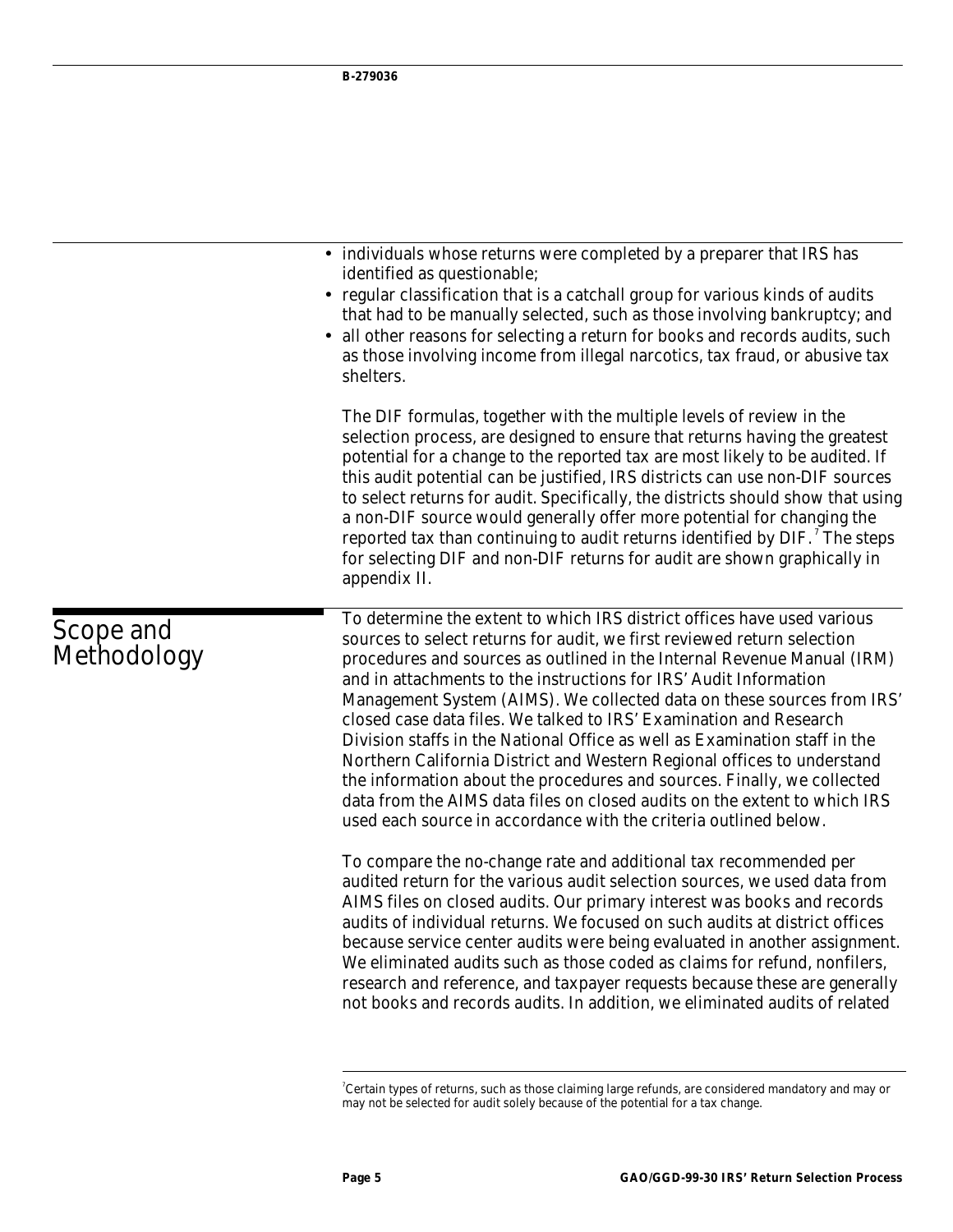and multiyear returns because of the difficulty of associating these audits to 1 of the 3 years we analyzed. $^8$ 

We analyzed returns received by IRS in 1992, 1993, and 1994. Because the criteria for selecting returns may change from year to year, we wanted to organize our data in a manner that would reflect the selection source. We discussed this with IRS officials and concluded that our analysis would be based on the year IRS received the return (filing year) rather than on the year the audit was closed (as presented in the AIMS files). Using the closed case data files for fiscal years 1992 through 1997, we collected data for audits of returns

- received in 1992 with audits closed during 1992 through 1995,
- received in 1993 with audits closed during 1993 through 1996, and
- received in 1994 with audits closed during 1994 through 1997.

We used these years because they were the most recent filing years for which IRS had 4 years of audit closures. Tracking 4 years allowed us to account for almost all of the returns selected for audit. Even so, some audits of returns received in 1992, 1993, and 1994 remained opened at the end of our 4 year test period. Using the AIMS files, we determined that

- 4 percent of the audits for 1992 returns were open at the end of fiscal year 1995,
- 5 percent of the audits for 1993 returns were open at the end of fiscal year 1996, and
- 2 percent of the audits for 1994 returns were open at the end of fiscal year 1997.

To compare how much of the additional tax recommended was assessed and collected for DIF and non-DIF audits, we selected a sample of audits from the 1992 study population. We selected 1992 instead of 1993 or 1994 to allow as much time as possible for collection activities. This sample was divided into 4 strata: (1) audits selected using the DIF scores and closed with the taxpayer agreeing to the additional tax recommended (agreed audits), (2) audits selected using the DIF scores and closed without the taxpayer agreeing to all of the additional tax recommended (unagreed audits), (3) agreed audits selected using non-DIF sources, and (4) unagreed audits selected using non-DIF sources. We used transcripts from IRS' master file to compare the amount actually collected with the

<sup>8</sup> See appendix I for a more complete description of the source codes eliminated and those used in the study population.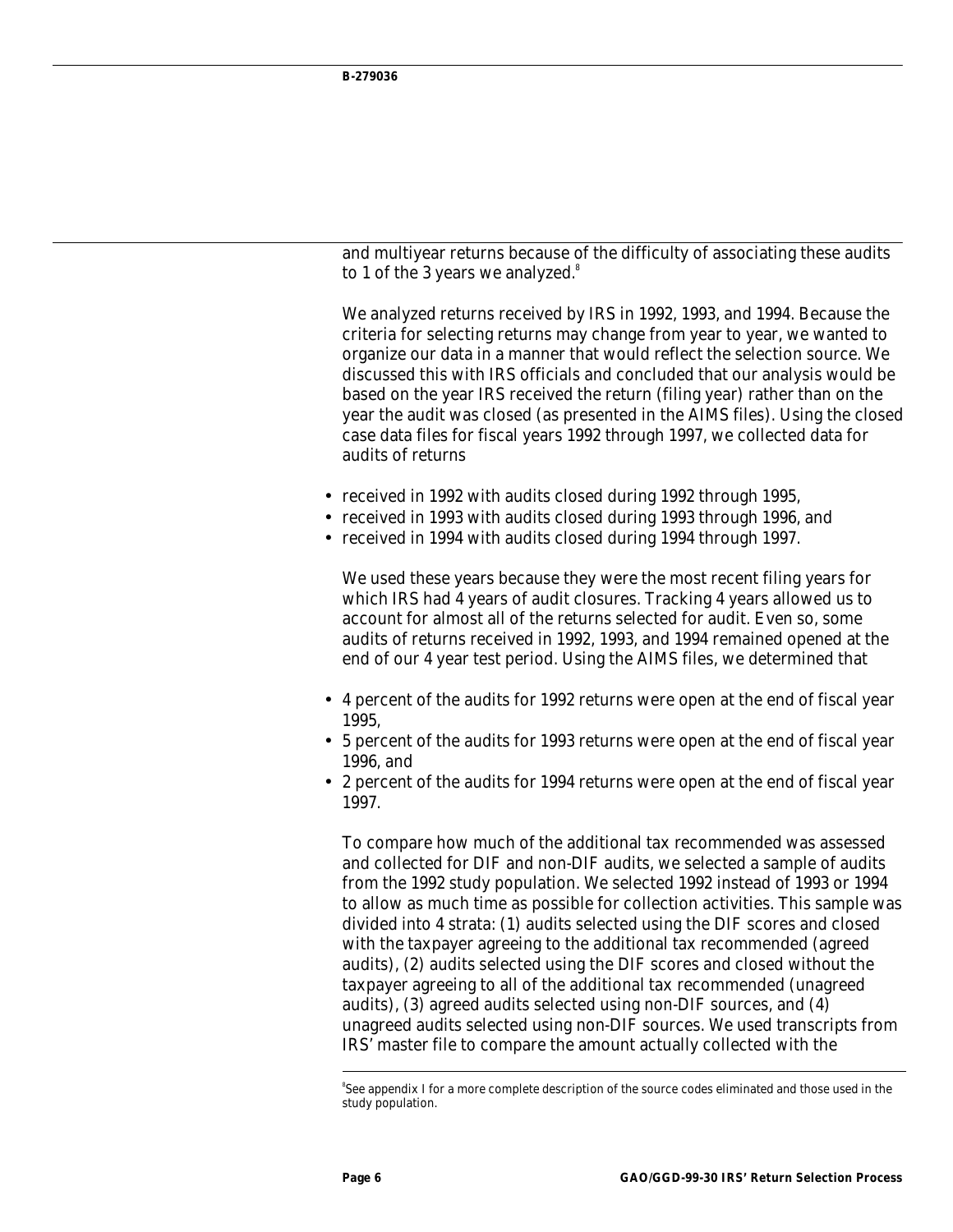amounts recommended. A more complete explanation of our sample selection strategy and sampling errors can be found in appendix III. There are some limitations on our data analysis. We did not validate AIMS data files on the closed audits. During our analysis of the master file transcripts for a selected sample, however, we noted some data inconsistencies between the master file and the AIMS files. We found source codes on the AIMS files that differed from those on the master file. According to IRS, the source code recorded on the AIMS files is correct, and there is no mechanism to make these changes on the master file accounts. We also found substitute for return (SFR) audits even though we had removed SFR source codes from our analysis.<sup>9</sup> IRS officials indicated that it was not possible to identify all SFRs by source code. We excluded only those SFRs that could be identified using the AIMS coding. Moreover, we did not adjust the dollar amounts for inflation, thus the dollars reported may be conservative. We performed our audit at IRS headquarters offices in Washington, D.C.; the Western Region; the Northern California District Office; and IRS' Fresno Service Center. Our work was done between January 1998 and September 1998 in accordance with generally accepted government auditing standards. DIF-selected returns accounted for 59 percent of the books and records audits conducted at IRS' district offices of returns received in 1992, 1993, and 1994.<sup>10</sup> The remaining 41 percent of the audits were selected from the 5 non-DIF sources. Table 1 shows the number of books and records audits conducted for each of the six sources for returns received by IRS between 1992 and 1994. Sources of IRS Audits

<sup>9</sup> IRS files a substitute return for certain individuals who do not appear to have filed required tax returns. These returns are prepared from information documents provided by third parties, such as banks and employers. According to IRS officials, these SFRs may have been selected for other audit purposes and thus were not coded as SFRs.

<sup>10</sup>Audits of taxpayer books and records averaged less than one-half of 1 percent of the returns received in 1992, 1993, and 1994. During this same period, staffing and other workload limited all district office audits to only about 1 percent of returns received.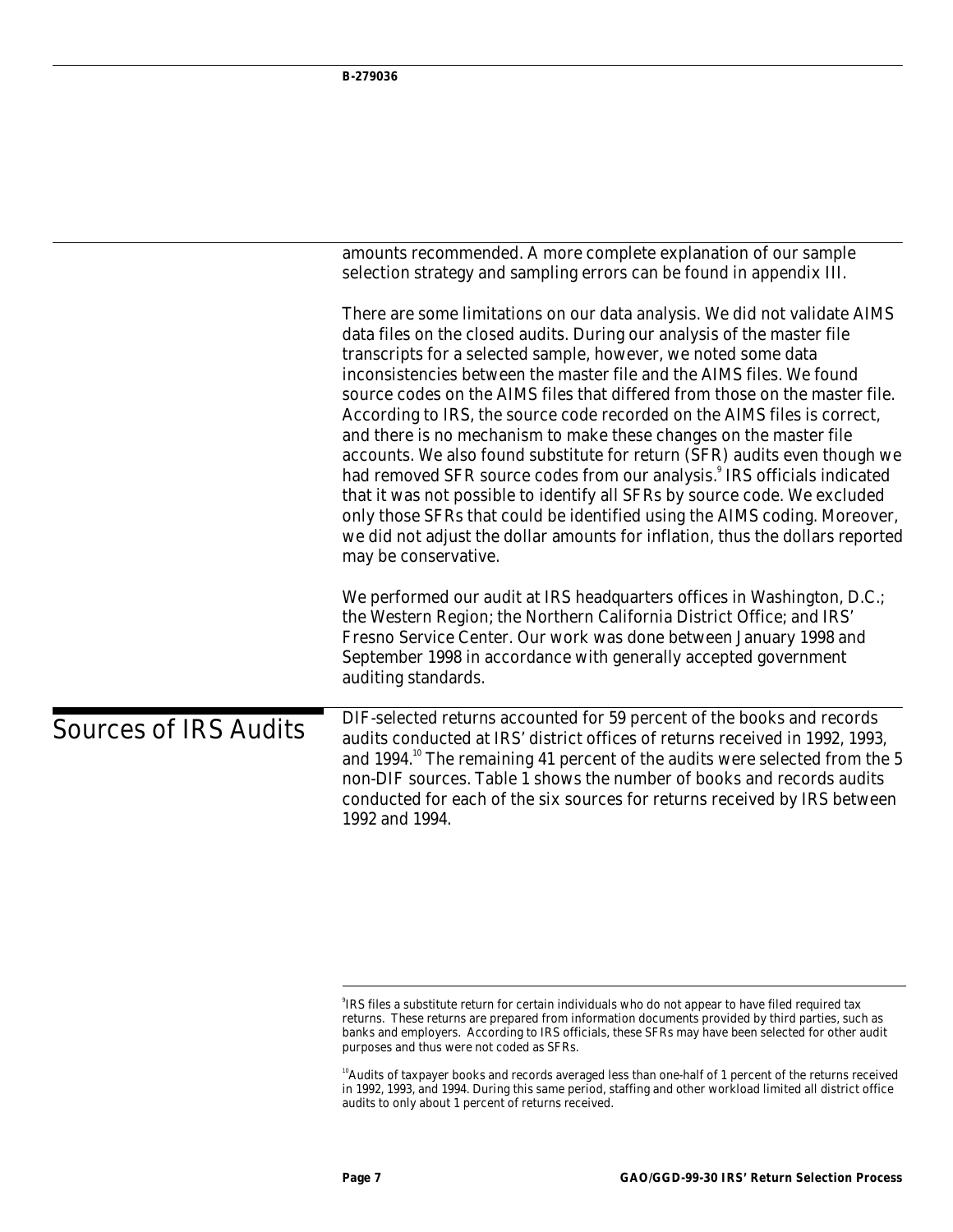### **Table 1: Number of Books and Records Audits Conducted for Returns Received Between 1992 and 1994**

| Category <sup>ª</sup>    | 1992    | 1993    | 1994    | <b>Total</b> |
|--------------------------|---------|---------|---------|--------------|
| DIF                      | 178.419 | 142,142 | 310,557 | 631,118      |
| Non-DIF-selected sources | 135,564 | 128,993 | 174.490 | 439,047      |
| Projects                 | 41,173  | 40,804  | 50,797  | 132,774      |
| Referrals                | 40,353  | 31,173  | 32,102  | 103,628      |
| Preparers                | 26,578  | 25,799  | 37,561  | 89,938       |
| Regular classification   | 16,563  | 20,008  | 24,795  | 61,366       |
| Other sources            | 10,897  | 11,209  | 29,235  | 51,341       |
| <b>Total</b>             | 313,983 | 271,135 | 485,047 | 1,070,165    |
|                          |         |         |         |              |

<sup>a</sup>See appendix I for a summary of the specific source codes included in each of the categories. Source: Summarized from IRS' closed case data files for fiscal years 1992 through 1997.

Most returns are selected for audit using DIF because, according to IRS officials, it is IRS' primary indicator of noncompliance and enables them to select returns that have the greatest probability of error on a nationwide basis. In addition, IRS officials also told us that districts might be unable to identify any additional returns with a higher audit potential through non-DIF sources than through those selected by DIF. Moreover, it may be easier to obtain large numbers of returns with potential noncompliance through DIF than through non-DIF sources. For DIF, districts simply request that service centers send them a certain number of returns. The service center selects the highest DIF-scored returns meeting the district's geographic requirements. For non-DIF, selection is more complex. District office officials must identify specific returns that appear to have a greater potential for tax change than DIF-selected returns. These returns must then be ordered individually by taxpayer name and Social Security number.

As part of our analysis of IRS' audit selection sources, we separated the audits into returns filed by nonbusiness individuals with income under \$50,000; nonbusiness individuals with income of \$50,000 and above; and individual taxpayers whose primary source of income was from selfemployment (labeled as business). $^{11}$  To look at how IRS distributed audits by sources and these types of individual taxpayers, we combined the 3 years covered in this review.

Figure 1 shows that IRS conducted a larger percentage of audits of nonbusiness individuals with income under \$50,000 than of individuals with higher incomes or business income, regardless of the selection

<sup>11</sup>Individuals report business income on the Schedule C of Form 1040. Business income cannot be broken out the same way nonbusiness income is because IRS does not organize the income data in the same manner. For example, business income is grouped in three categories as below \$25,000, \$25,000 but less than \$100,000, and over \$100,000. Nonbusiness income is grouped into five categories that are not comparable.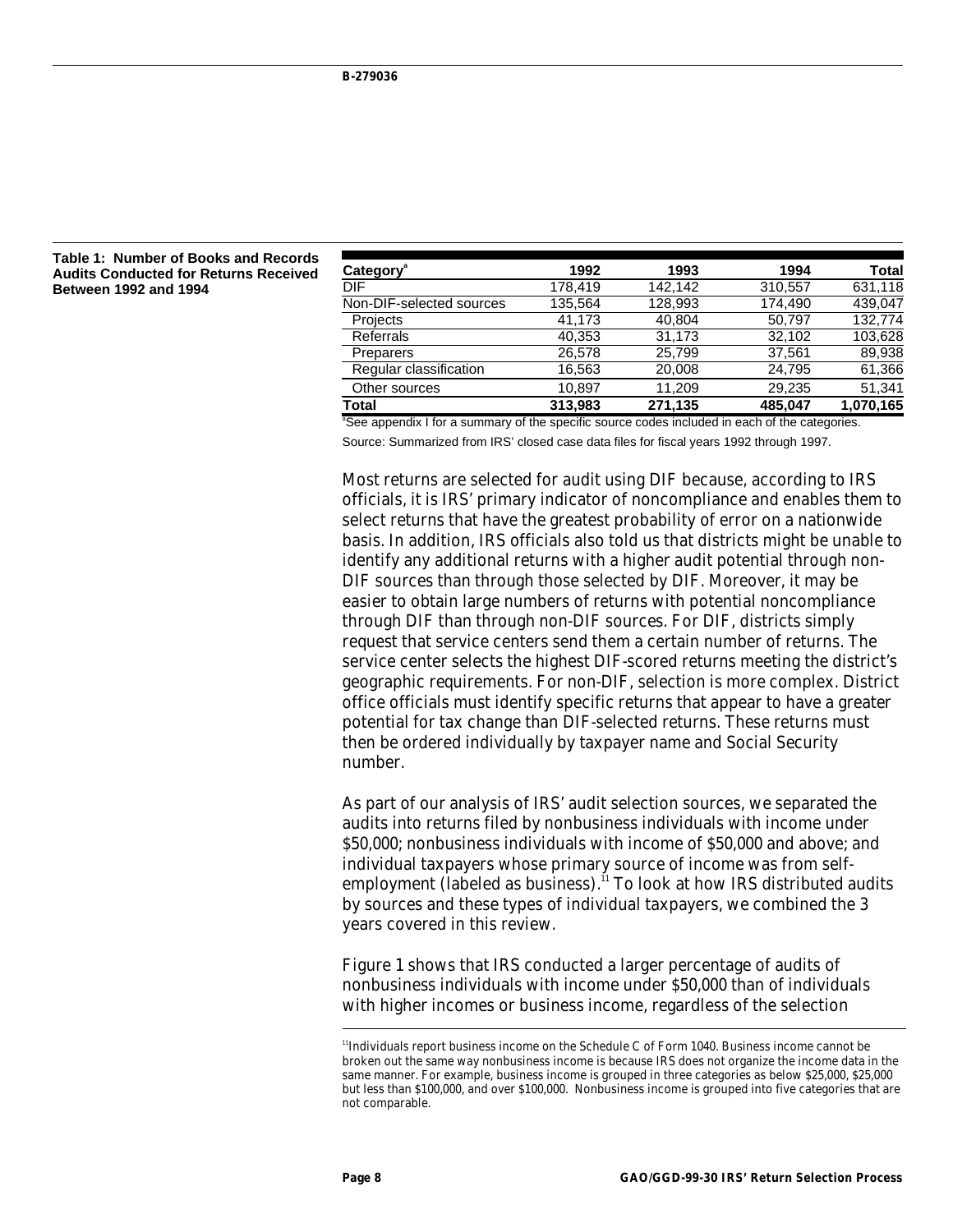source. For example, over half the audits with DIF as the source were of individuals with income under \$50,000; 30 percent were of higher income individuals; and less than 20 percent were of individuals with business income. It is important to recognize, however, that over 75 percent of the returns received by IRS during 1992, 1993, and 1994 reported income under \$50,000. Although a higher absolute number of audits are done on individuals with nonbusiness income under \$50,000, IRS audits a greater percentage of individuals with business income and individuals with nonbusiness income over \$50,000.



Source: GAO analysis of IRS data for 1992, 1993, and 1994.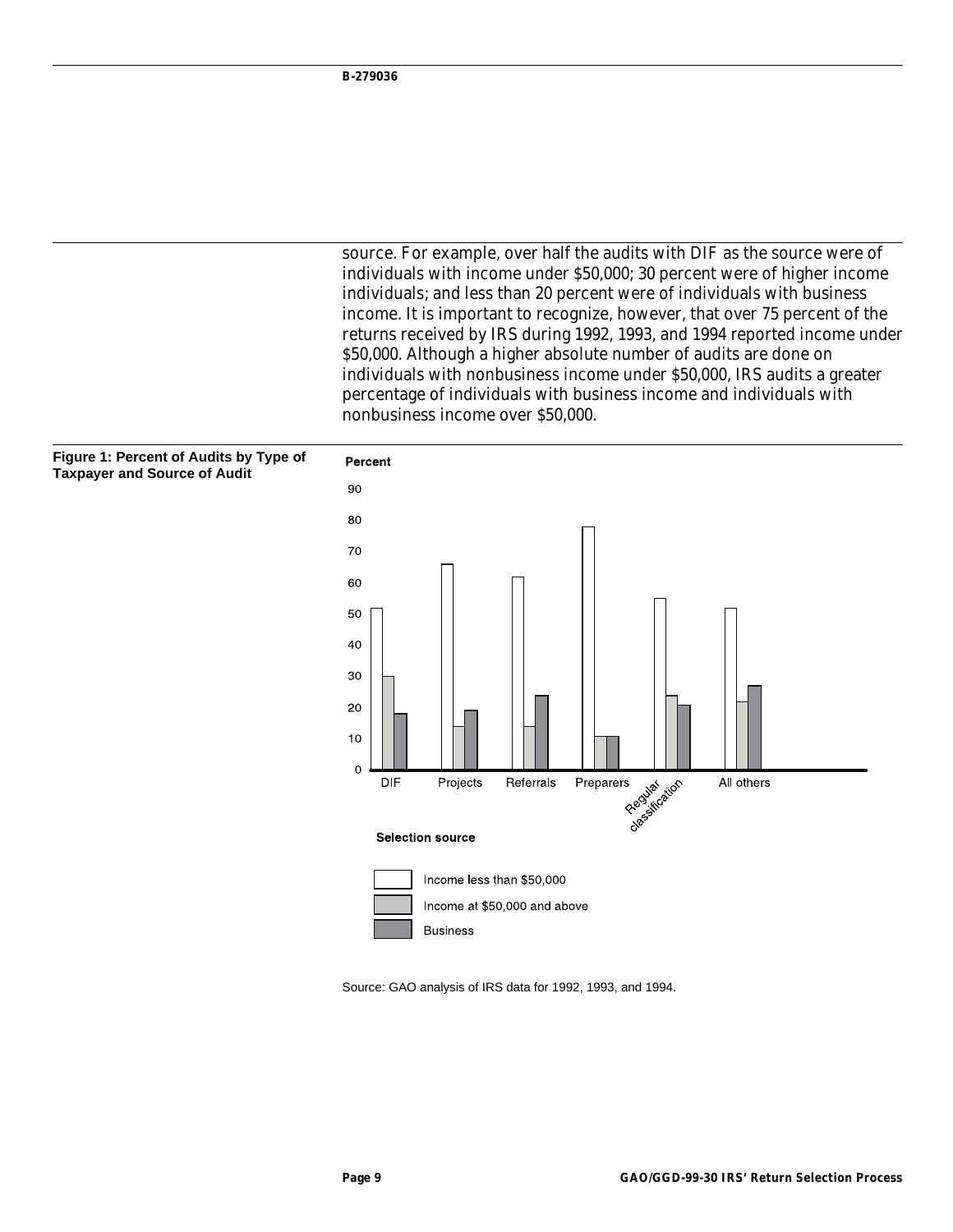| Comparison of DIF<br>and Non-DIF Audits | For audits of returns that were received in 1992, 1993, and 1994, the no-<br>change rates were generally lower and recommended tax amounts were<br>generally higher for the five non-DIF sources compared to the results from<br>DIF sources. This is consistent with IRS' policy to use non-DIF sources if<br>the audit potential appears to be higher than for DIF sources. However, on<br>the basis of a sample of audits of returns received in 1992, we found that<br>IRS collected a greater proportion of the recommended tax amount from<br>audits selected using DIF than from those using non-DIF sources.                                                                                                                                        |
|-----------------------------------------|-------------------------------------------------------------------------------------------------------------------------------------------------------------------------------------------------------------------------------------------------------------------------------------------------------------------------------------------------------------------------------------------------------------------------------------------------------------------------------------------------------------------------------------------------------------------------------------------------------------------------------------------------------------------------------------------------------------------------------------------------------------|
|                                         | The no-change rate varied depending on the selection source and the type<br>of taxpayer being audited. Overall, for the 3 years of audits covered in our<br>analysis, the no-change rate was 22 percent. <sup>12</sup> For the six sources we<br>identified as being books and records audits, the overall no-change rate<br>varied from about 15 percent for audits selected due to a questionable<br>preparer to about 28 percent for audits selected using regular<br>classification. Returns selected using DIF were closed with no change in<br>about 26 percent of the audits. Detailed information on the no-change rate<br>by source and year can be found in appendix IV. Table 2 shows the no-<br>change rate by year and audit selection source. |

### **Table 1: No-change Rate by Filing Year and Selection Source**

|                         | Percent of audits closed with no change to tax |      |      |           |
|-------------------------|------------------------------------------------|------|------|-----------|
| <b>Selection source</b> | 1992                                           | 1993 | 1994 | All years |
| <b>DIF</b>              | 27                                             |      | 25   | 26        |
| Projects                | 19                                             | 19   | 20   | 19        |
| Referrals               | 14                                             |      | 17   | 16        |
| Preparers               | 15                                             |      | 14   | 15        |
| Regular classification  | 24                                             | 28   | 30   | 28        |
| Other sources           |                                                | 19   | 12   | 16        |
|                         |                                                |      |      |           |

Source: GAO analysis of IRS data for 1992, 1993, and 1994.

For all sources, audits of nonbusiness individuals with income of over \$50,000 had the highest no-change rate.<sup>13</sup> Figure 2 summarizes these results for each source and type of taxpayer.

 $12$ IRS reported no-change rates of 15 percent, 12 percent, and 8 percent for all district office audits of individual returns closed in fiscal years 1992, 1993, and 1994, respectively. IRS' no-change rates are lower than ours because our calculation includes only audits of taxpayer books and records. IRS' rates include other kinds of audits, such as claims and nonfilers, that often have very low no-change rates.

<sup>&</sup>lt;sup>13</sup>Regardless of source, the lowest no-change rate occurred in the group of taxpayers with the lowest income and the highest no-change rate occurred in audits of taxpayers with the highest income. Appendix IV describes these results in more detail.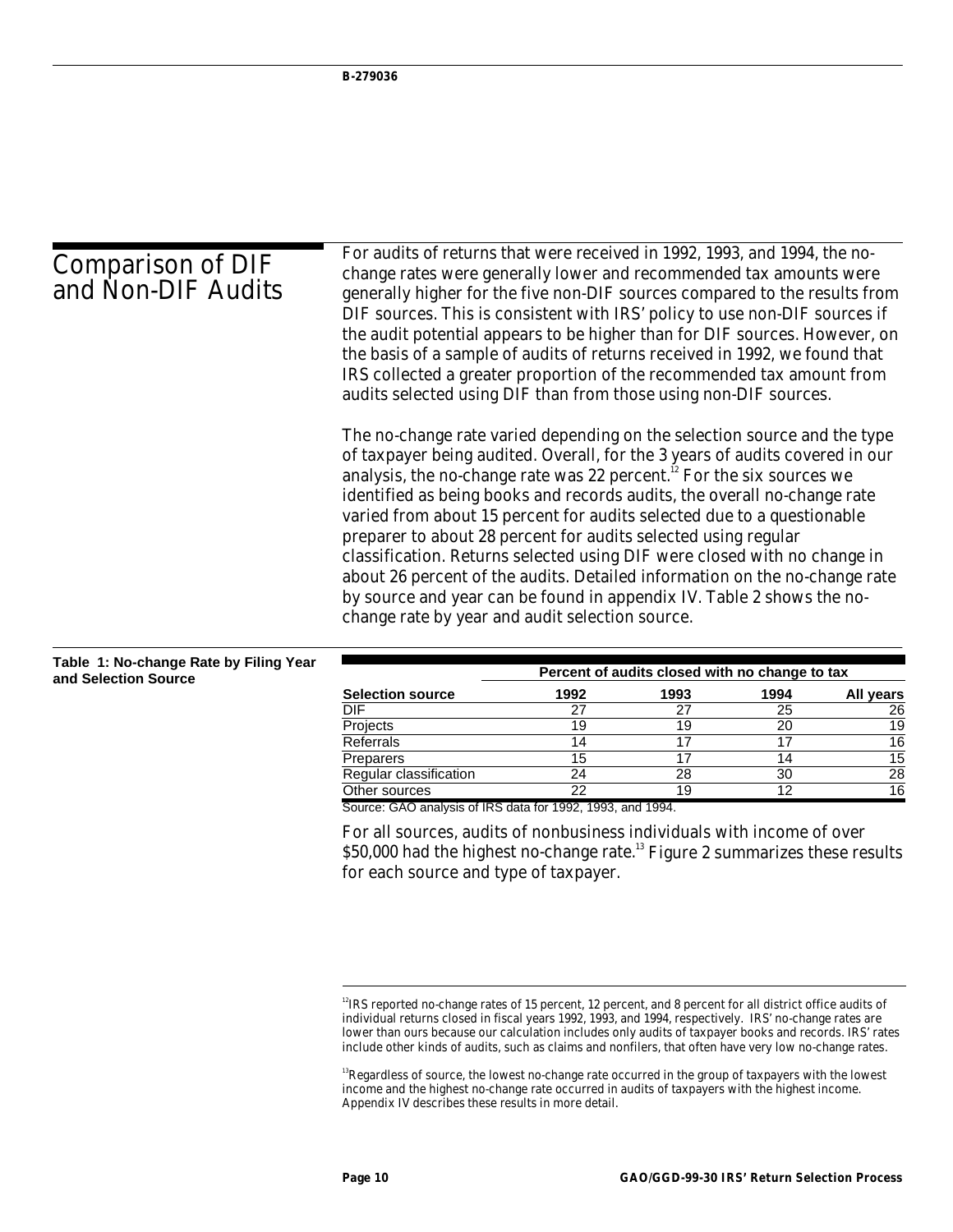

Source: GAO analysis of IRS data for 1992, 1993, and 1994.

The average amount of additional tax recommended per audit covered in our analysis declined from over \$4,000 for closed audits of returns received in 1992 to about \$3,300 for closed audits of returns received in 1994 (a decrease of about 18 percent). By audit selection source, our analysis of 1992 compared to 1994 showed that the recommended additional tax increased only in audits of returns selected using DIF and preparer sources. The average additional tax recommended in DIF audits increased from about \$2,500 in 1992 to almost \$3,100 in 1994 (an increase of about 24 percent). The average additional tax recommended in audits selected due to a questionable preparer increased from about \$1,950 in 1992 to almost \$2,100 in 1994 (an increase of about 7 percent).

Our analysis by selection source also showed that the average amount of additional taxes recommended per audit over the 3 years varied. The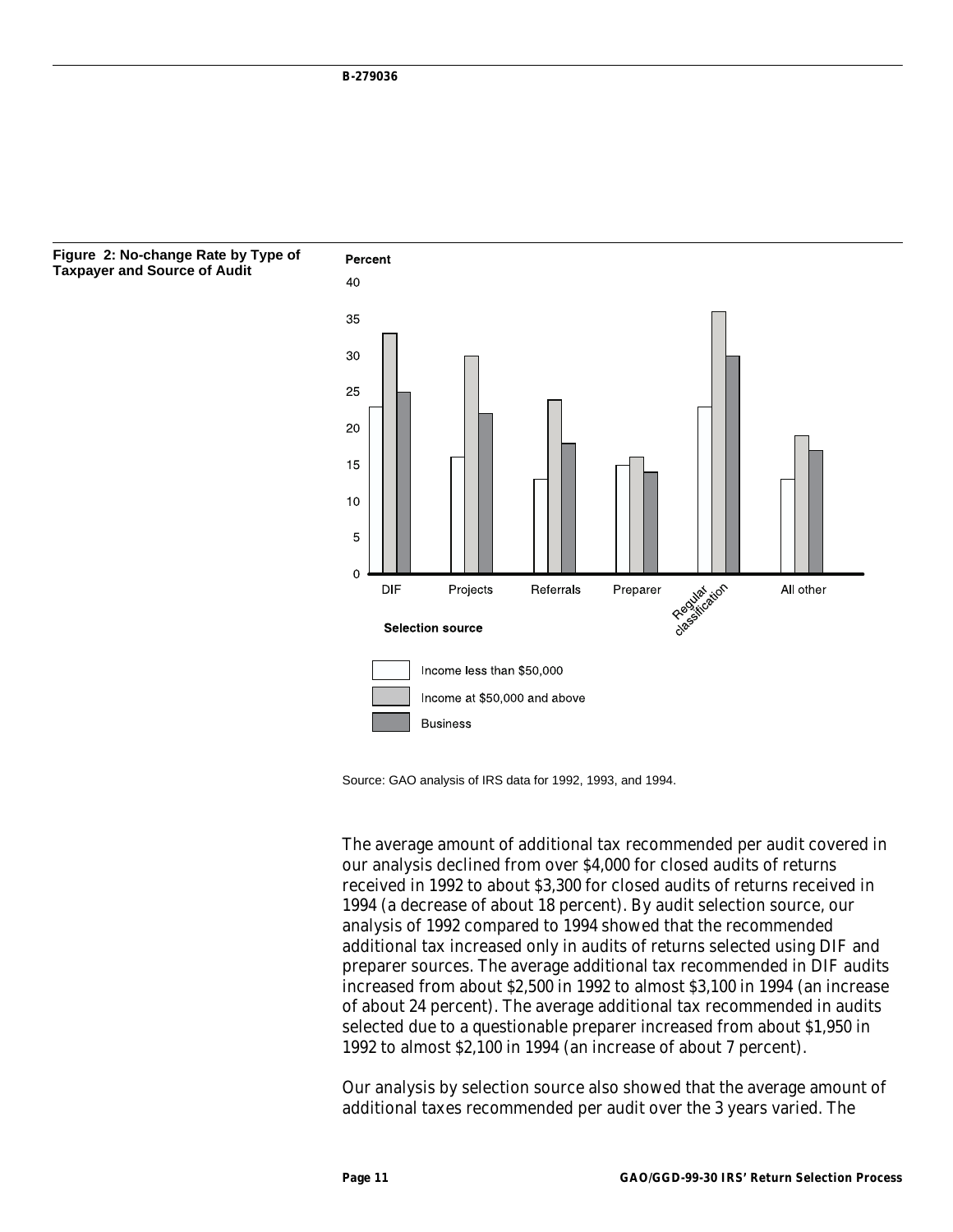average amounts ranged from less than \$2,000 for returns selected because of questionable tax preparers to over \$10,000 for referrals. However, the average recommended additional tax for referrals was always at least double the averages for other selection sources. Table 3 shows the average additional tax recommended by selection source for each of the years in our analysis.

### **Table 2: Average Additional Recommended Tax by Filing Year and Selection Source**

|                         | Average additional recommended tax |         |         |                |
|-------------------------|------------------------------------|---------|---------|----------------|
| <b>Selection source</b> | 1992                               | 1993    | 1994    | <b>Overall</b> |
| DIF                     | \$2,487                            | \$2,945 | \$3,082 | \$2,883        |
| Projects                | 4.286                              | 3.771   | 3.357   | 3,772          |
| Referrals               | 12.542                             | 8.804   | 8.329   | 10,091         |
| Preparers               | 1.949                              | 1.912   | 2.094   | 1,999          |
| Regular classification  | 3.358                              | 2.507   | 2.969   | 2.924          |
| Other sources           | 3.974                              | 3,373   | 2.218   | 2,843          |

Source: GAO analysis of IRS data for 1992, 1993, and 1994.

As figure 3 shows, the average amount of additional tax recommended per audit varied by type of taxpayer and source.<sup>14</sup> It shows lower average tax amounts in audits of nonbusiness individuals with income under \$50,000 compared to the remaining two groups for all sources. It also shows higher average amounts in audits of business individuals compared to audits of nonbusiness individuals—except for referrals and other sources.

 $14$ Regardless of the source, the averages ranged from \$2,100 for lower income taxpayers to almost \$7,100 for individuals with business returns.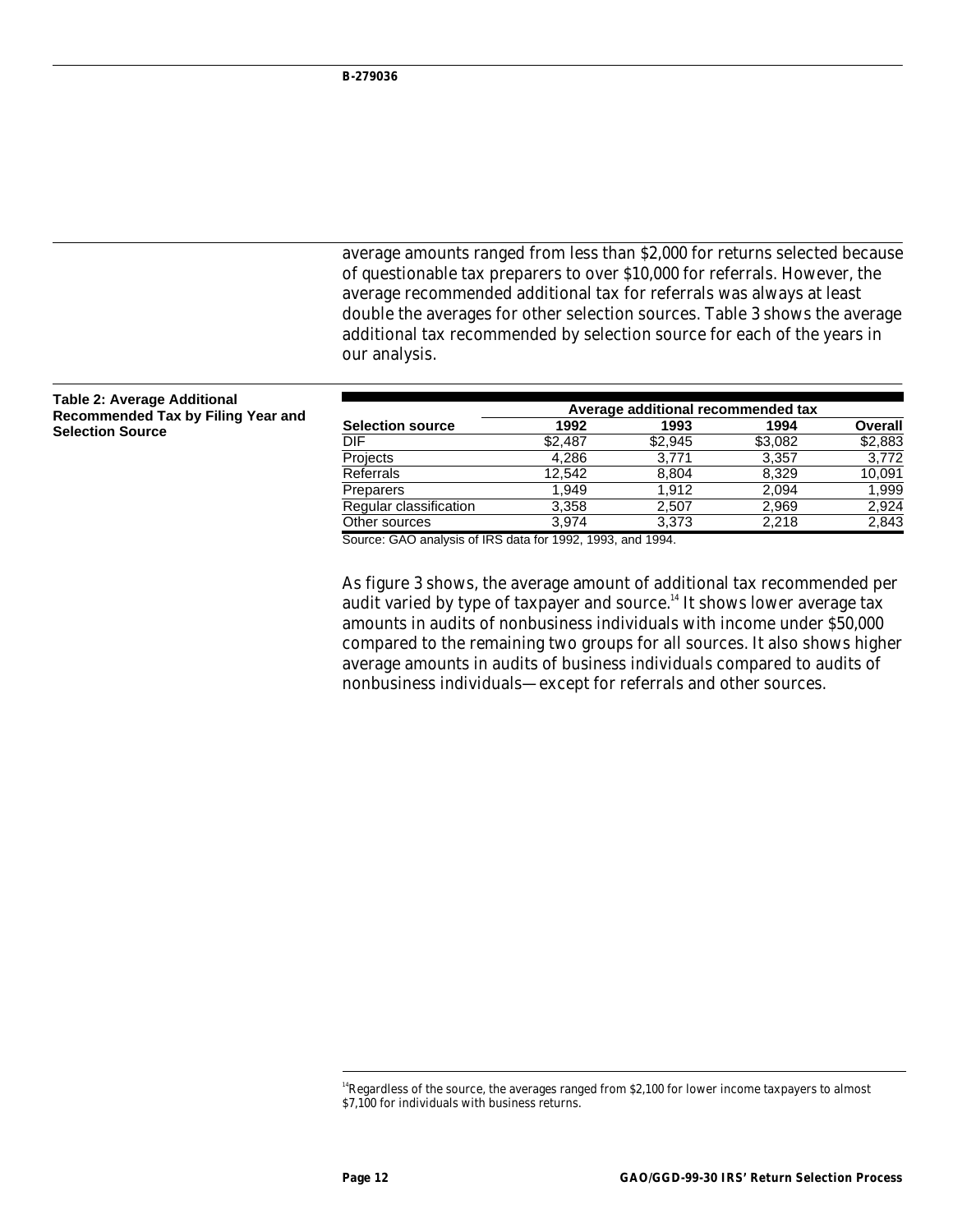

Source: GAO analysis of IRS data for 1992, 1993, and 1994.

IRS does not have a system that allows it to readily track taxes assessed and collected from audits by the source of the audit. IRS can track collections through its Enforcement Revenue Information System (ERIS). However, IRS has not analyzed the information in ERIS to determine the collection rate by audit source. Although an analysis by source is possible using information from ERIS, it would be difficult.

To obtain information on the amount of recommended additional tax that is assessed and collected, we selected a sample of audits of returns received in 1992 that were included in our earlier analyses. Using information from these sampled audits and IRS' master file, we estimated assessments and collections for audited returns in this population.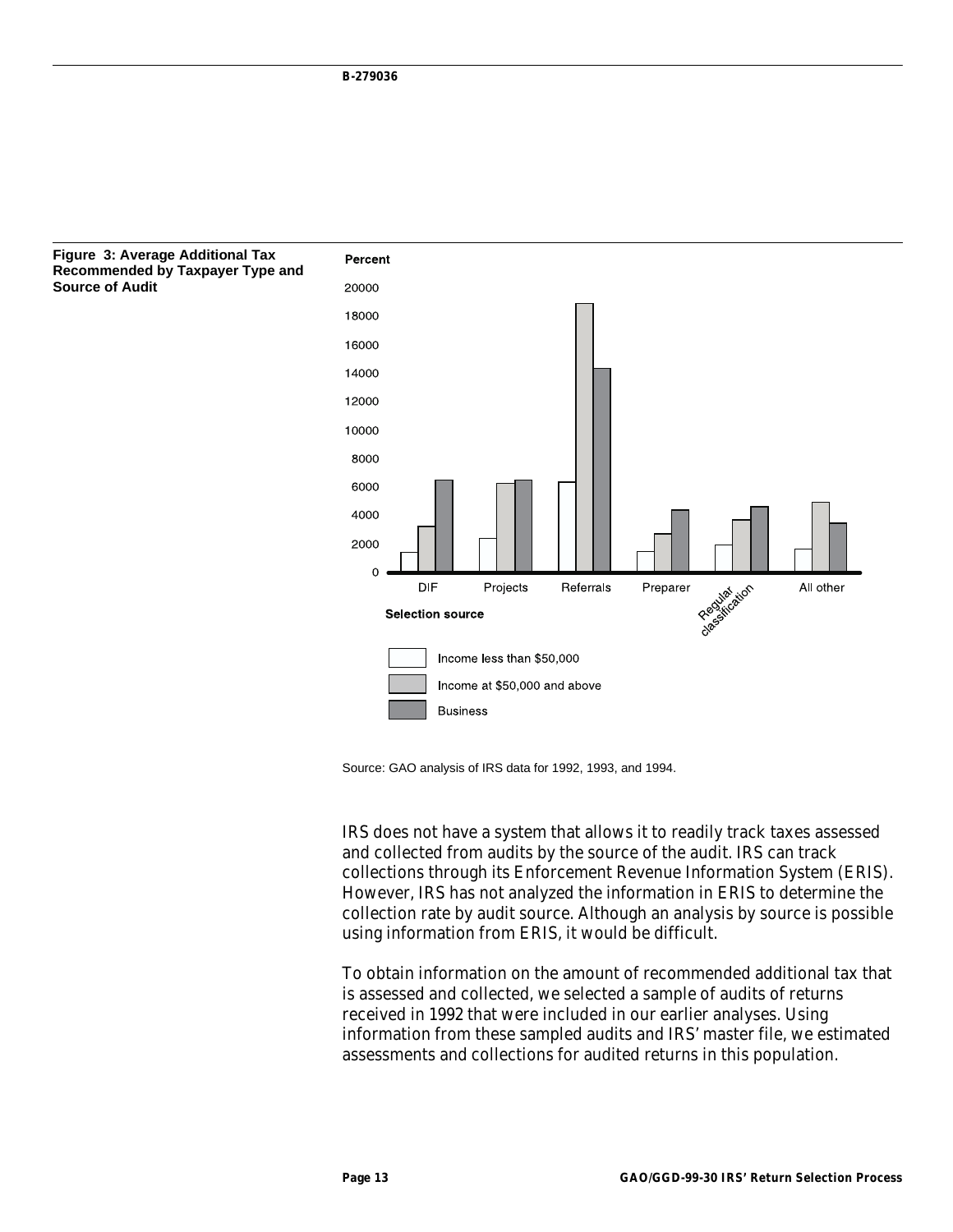|                                                                                                      | We found no statistically significant difference in the proportion of<br>recommended tax assessed between audits selected using DIF and audits<br>selected using non-DIF sources. However, we found a statistically<br>significant difference in the proportion collected. We estimated that IRS<br>collected about 57 percent of the recommended tax for DIF returns and<br>about 35 percent for non-DIF returns as of April 1998. <sup>15</sup> It was not clear<br>from the data we had why collections were greater for DIF-selected<br>returns.                                                                                                                                                                                                                                               |
|------------------------------------------------------------------------------------------------------|----------------------------------------------------------------------------------------------------------------------------------------------------------------------------------------------------------------------------------------------------------------------------------------------------------------------------------------------------------------------------------------------------------------------------------------------------------------------------------------------------------------------------------------------------------------------------------------------------------------------------------------------------------------------------------------------------------------------------------------------------------------------------------------------------|
|                                                                                                      | Our estimated 57 percent collection rate for DIF sources is high compared<br>to the collection rate for all individual taxpayer audits conducted at district<br>offices. In a June 1998 report to the House Ways and Means Committee, we<br>found that for all types of district office audits closed in 1992, IRS had<br>collected about 31 percent of the amounts recommended. <sup>16</sup>                                                                                                                                                                                                                                                                                                                                                                                                     |
| <b>Caution Is Needed</b><br>When Comparing the<br><b>Results of DIF and</b><br><b>Non-DIF Audits</b> | Caution is needed if one uses the three results we analyzed to compare the<br>effectiveness of DIF and non-DIF sources. The no-change rate, the<br>recommended additional tax amounts, and the collection rate on these<br>recommended amounts do not present a complete picture of audit<br>effectiveness. Nor is it easy to control for other factors that may influence<br>the three types of results we analyzed.                                                                                                                                                                                                                                                                                                                                                                              |
|                                                                                                      | To evaluate the overall effectiveness of selection sources, these audit<br>results are not the only ones that could be used. As noted in our June 1998<br>report, the impacts of audits on voluntary compliance and taxpayer burden<br>are other results that could help IRS develop a more balanced picture of<br>audit effectiveness, but IRS does not collect such data. <sup>17</sup> That report<br>recognized that gathering such data was difficult because of limitations in<br>data sources and research methods. Beyond these possible results, we<br>concluded that IRS could do more to collect data on its direct and indirect<br>costs to do audits and then assess or collect any additional taxes. We<br>recommended that IRS begin to collect such data, and IRS agreed to do so. |
|                                                                                                      | In addition, IRS does not have data available that would allow it to control<br>for other factors that may affect the three audit results we analyzed. For<br>example, data on whether the results across the selection sources vary by                                                                                                                                                                                                                                                                                                                                                                                                                                                                                                                                                            |
|                                                                                                      | <sup>15</sup> Because of the sample size and variability of the data, we were unable to make statistically valid<br>estimates of the assessments or collections for specific selection sources. Point estimates and<br>sampling errors can be found in appendix III.                                                                                                                                                                                                                                                                                                                                                                                                                                                                                                                               |
|                                                                                                      | <sup>16</sup> Tax Administration: IRS Measures Could Provide a More Balanced Picture of Audit Results and Costs<br>(GAO/GGD 98-128, June 23, 1998).                                                                                                                                                                                                                                                                                                                                                                                                                                                                                                                                                                                                                                                |

17GAO/GGD 98-128, June 23, 1998.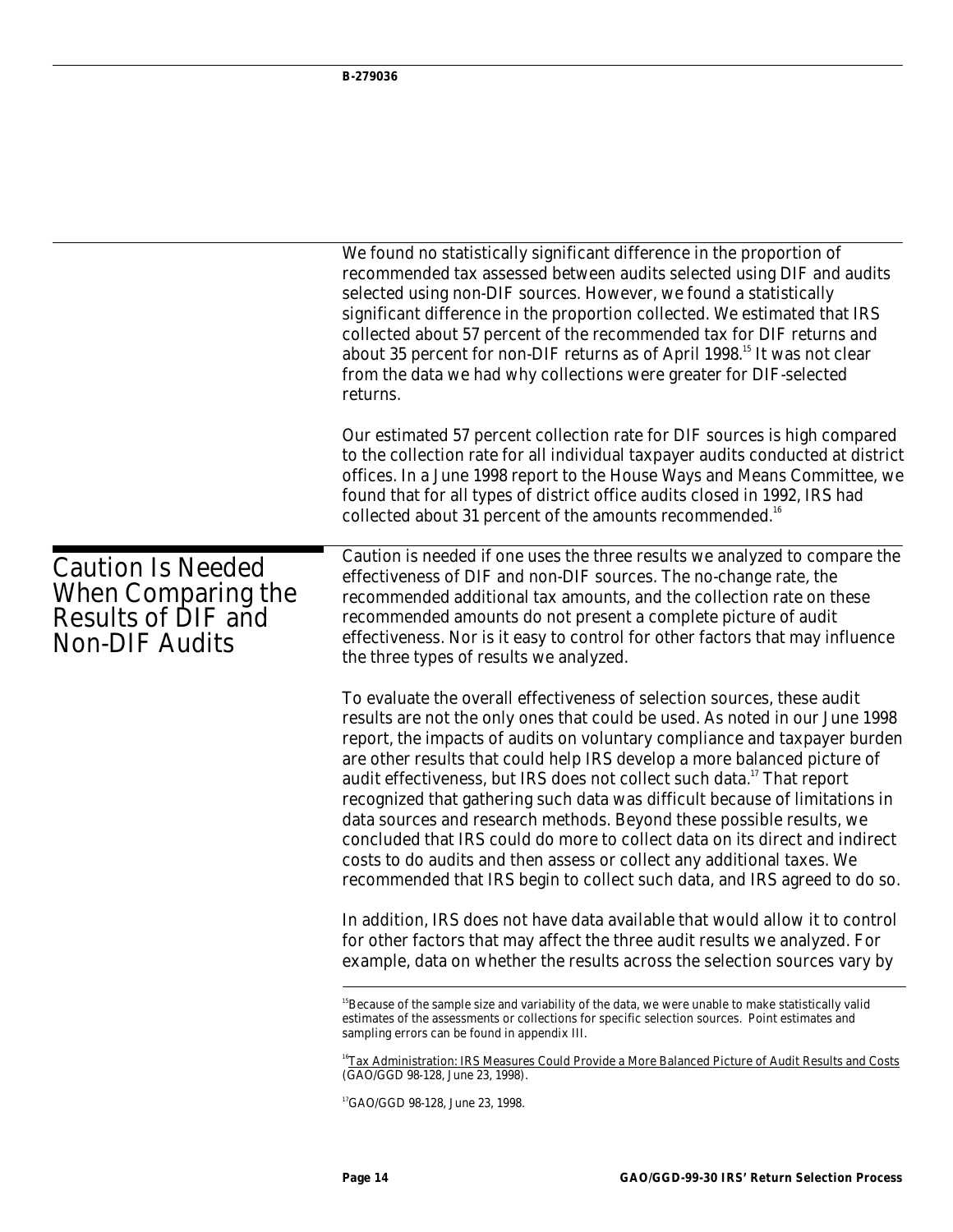|                        | the type of tax issue being audited are not available. Nor does IRS have<br>data on how the quality of the audit affects the results across the selection<br>sources.                                                                                                                                                                                                                                                                                  |
|------------------------|--------------------------------------------------------------------------------------------------------------------------------------------------------------------------------------------------------------------------------------------------------------------------------------------------------------------------------------------------------------------------------------------------------------------------------------------------------|
|                        | Even with these cautions, comparing DIF and non-DIF audit sources by<br>the audit results we analyzed can be useful. For example, the comparisons<br>we did by source and selection year could provide a baseline that would<br>allow IRS to gauge some of the impacts of changes to the audit selection<br>process over time.                                                                                                                         |
| <b>Agency Comments</b> | We requested comments on a draft of this report from the Commissioner<br>of Internal Revenue. Officials representing the Assistant Commissioners<br>for the Examination and Research Divisions, as well as a representative<br>from the Commissioner's Office of Legislative Affairs, provided IRS'<br>comments in a January 13, 1999, meeting. IRS also provided written<br>comments in a January 20, 1999, letter, which is reprinted in appendix V. |
|                        | IRS was in overall agreement with the draft report and said it fairly<br>describes IRS' return selection program. IRS also provided some additional<br>information to elaborate on issues we raised and technical comments;<br>where appropriate, we made changes to this report on the basis of these<br>technical comments.                                                                                                                          |
|                        | We are sending copies of this report to the Committee's Ranking Minority<br>Member, the Chairman and Ranking Minority Member of the Senate<br>Committee on Finance, various other congressional committees, the<br>Director of the Office of Management and Budget, the Secretary of the<br>Treasury, the Commissioner of Internal Revenue, and other interested<br>parties.                                                                           |
|                        | The major contributors to this report are listed in appendix VI. If you or<br>your staffs have any questions concerning this report, please contact me or<br>Thomas D. Short, Assistant Director, on (202) 512-9110.                                                                                                                                                                                                                                   |
|                        | Lames R. Muite                                                                                                                                                                                                                                                                                                                                                                                                                                         |
|                        | James R. White<br>Director, Tax Policy and<br><b>Administration Issues</b>                                                                                                                                                                                                                                                                                                                                                                             |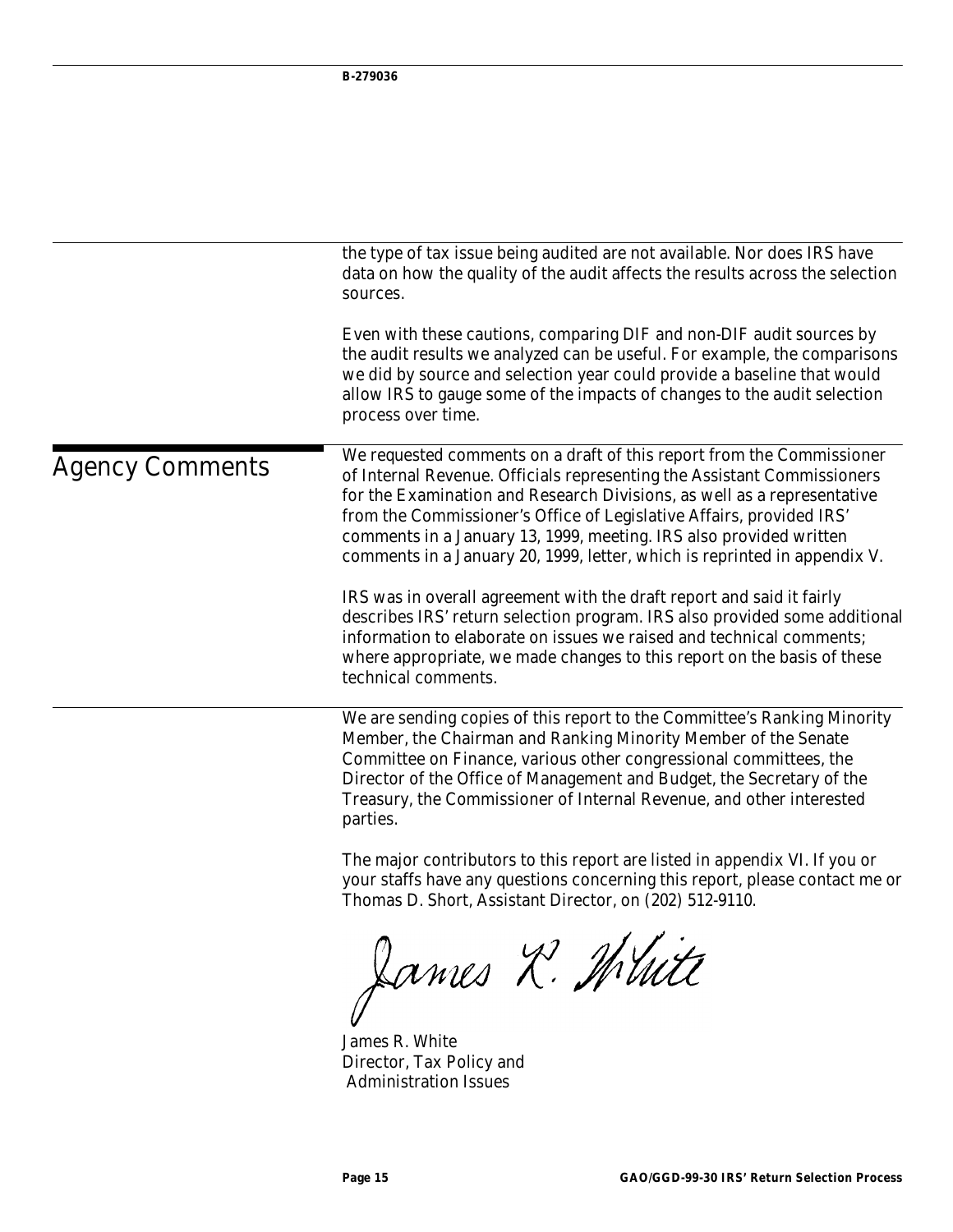# **Contents**

| Letter                                                                                                                                       |                                                                                                                                                                        | 1                          |
|----------------------------------------------------------------------------------------------------------------------------------------------|------------------------------------------------------------------------------------------------------------------------------------------------------------------------|----------------------------|
| Appendix I<br><b>Definition of Source</b><br><b>Codes for IRS Audits</b>                                                                     |                                                                                                                                                                        | 20                         |
| Appendix II<br><b>Flow Chart of IRS'</b><br><b>Audit Selection</b><br><b>Process</b>                                                         |                                                                                                                                                                        | 23                         |
| <b>Appendix III</b><br><b>Statistical</b><br>Methodology for<br><b>Analyzing Assessments</b><br>and Collections of<br><b>Recommended Tax</b> | <b>Study Population</b><br><b>Sample Selection and Weighting</b><br>Sampling Errors and Confidence Intervals of Estimates<br><b>Controlling for Nonsampling Errors</b> | 24<br>24<br>24<br>25<br>25 |
| <b>Appendix IV</b><br><b>Tables of Audit Results</b><br>for Filing Years 1992,<br>1993, and 1994                                             |                                                                                                                                                                        | 26                         |
| <b>Appendix V</b><br><b>Comments From the</b><br><b>Internal Revenue</b><br><b>Service</b>                                                   |                                                                                                                                                                        | 31                         |
| <b>Appendix VI</b><br>Major Contributors to<br><b>This Report</b>                                                                            |                                                                                                                                                                        | 34                         |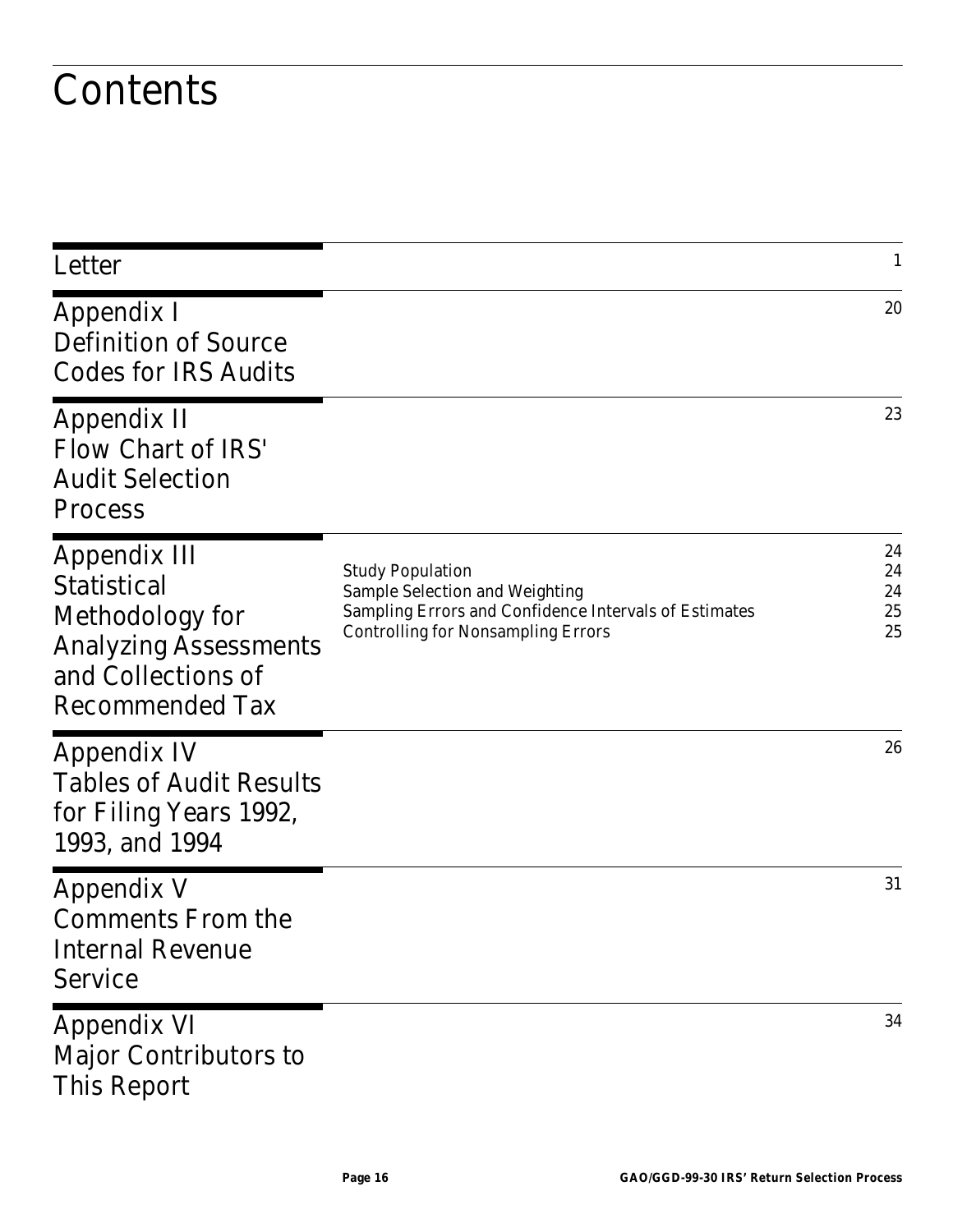**Contents**

| <b>Tables</b>  | Table 1: Number of Books and Records Audits<br>Conducted for Returns Received Between 1992 and                                                       |    |  |  |  |
|----------------|------------------------------------------------------------------------------------------------------------------------------------------------------|----|--|--|--|
|                | 1994<br>Table 1: No-change Rate by Filing Year and Selection<br><b>Source</b>                                                                        |    |  |  |  |
|                | Table 2: Average Additional Recommended Tax by Filing<br><b>Year and Selection Source</b>                                                            | 12 |  |  |  |
|                | Table I.1: Number of Audits by Year the Return Was<br>Received                                                                                       |    |  |  |  |
|                | Table I.2: Source Code Table-Inclusions and Exclusions                                                                                               | 21 |  |  |  |
|                | Table III.1: Distribution of Audits in the AIMS Database<br>by Sample Strata                                                                         | 24 |  |  |  |
|                | Table III.2: Confidence Interval for Estimate of difference<br>in Assessments and Collections for DIF-Selected and<br><b>Non-DIF-Selected Audits</b> |    |  |  |  |
|                | Table IV.1: Number of Returns by Activity Code and<br>Source Group--Returns Received in 1992                                                         | 26 |  |  |  |
|                | Table IV.2: Number of Returns by Activity Code and<br>Source Group-Returns Received in 1993                                                          | 27 |  |  |  |
|                | Table IV.3: Number of Returns by Activity Code and<br>Source Group--Returns Received in 1994                                                         |    |  |  |  |
|                | Table IV.4: No-change Rate by Source of Audit and<br><b>Activity Code--Returns Received in 1992</b>                                                  |    |  |  |  |
|                | Table IV.5 No-change Rate by Source of Audit and<br><b>Activity Code--Returns Received in 1993</b>                                                   |    |  |  |  |
|                | Table IV.6: No-change Rate by Source of Audit and<br><b>Activity Code--Returns Received in 1994</b>                                                  | 29 |  |  |  |
|                | Table IV.7 Average Audit Results by Source of Audit and<br><b>Activity Code--Returns Received in 1992</b>                                            |    |  |  |  |
|                | Table IV.8: Average Audit Results by Source of Audit and<br><b>Activity Code--Returns Received in 1993</b>                                           | 30 |  |  |  |
|                | Table IV.9: Average Audit Results by Source of Audit and<br><b>Activity Code--Returns Received in 1994</b>                                           | 30 |  |  |  |
| <b>Figures</b> | Figure 1: Percent of Audits by Type of Taxpayer and<br><b>Source of Audit</b>                                                                        | 9  |  |  |  |
|                | Figure 2: No-change Rate by Type of Taxpayer and<br><b>Source of Audit</b>                                                                           | 11 |  |  |  |
|                | Figure 3: Average Additional Tax Recommended by<br><b>Taxpayer Type and Source of Audit</b>                                                          | 13 |  |  |  |
|                | Figure II.1: Summary of IRS' process for selecting                                                                                                   | 23 |  |  |  |

returns to audit.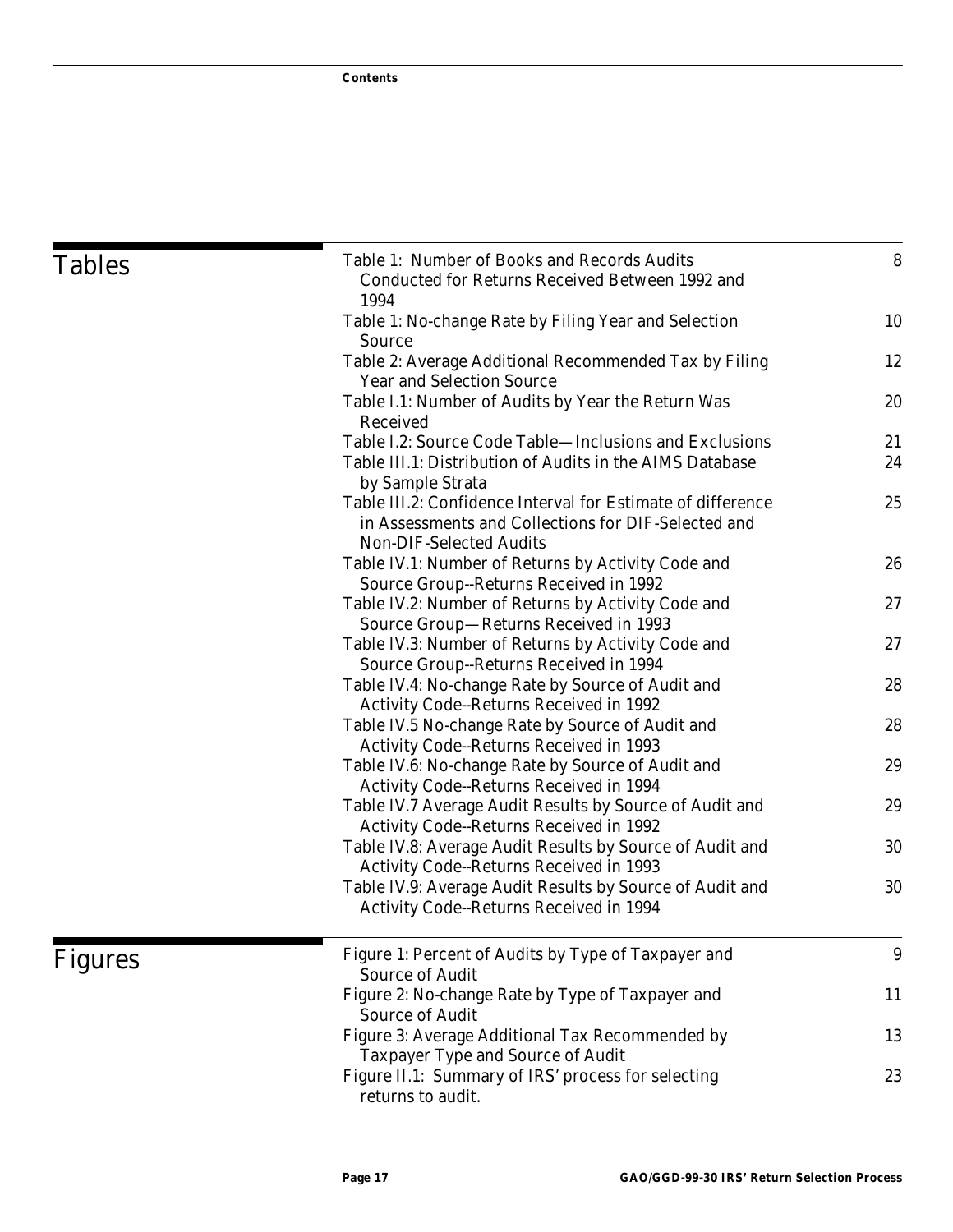**Contents**

### **Abbreviations**

| <b>AIMS</b> | <b>Audit Information Management System</b> |
|-------------|--------------------------------------------|
| <b>DCI</b>  | data collection instrument                 |
| DIE         | discriminant function                      |
| <b>IRM</b>  | Internal Revenue Manual                    |
| <b>IRS</b>  | <b>Internal Revenue Service</b>            |
| <b>SFR</b>  | substitute for return                      |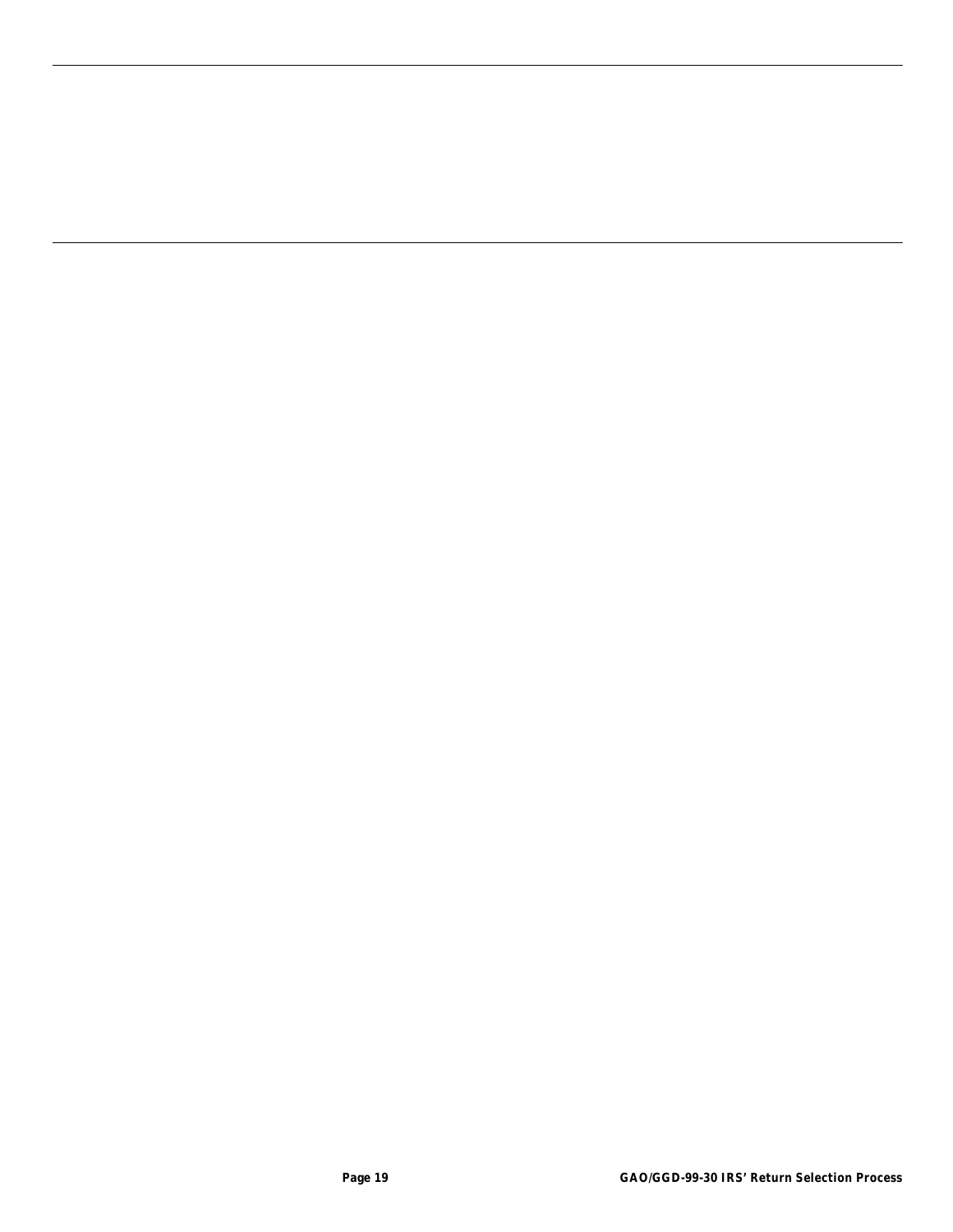**Table I.1: Number of Audits by Year the**

**Return Was Received**

# Definition of Source Codes for IRS Audits

This appendix shows the types of audits included in our study population. We included sources that appeared to be for audits of taxpayer books and records conducted at one of the Internal Revenue Service's (IRS) district offices.

We excluded audits for two reasons:

- Reason 1: We excluded audits that did not deal with the taxpayers' books and records or that were not conducted at an IRS' district office. These audits included claims for refund, nonfilers, substitute for return, service center correspondence audits, and research studies.
- Reason 2: We excluded related and multiyear audits because we were unable to relate them to specific returns in one of our target years. Also, some of these returns were selected on the basis of audits of partnership or corporation returns

Table I.1 shows the total number of audits closed by IRS for the 3-year period of our analysis and the number included in the analysis. Table I.2 shows the individual source codes and indicates which are included in the study population and which are not. This table also provides the reason a source was excluded or the source code group for those included.

| <b>Description</b>                  |                                  | Year return was received by IRS <sup>a</sup> |           |
|-------------------------------------|----------------------------------|----------------------------------------------|-----------|
| Type of audit                       | 1992                             | 1993                                         | 1994      |
| Total recorded audits               | 806.344                          | 1,129,956                                    | 1.593.912 |
|                                     | Less (excluded audits)           |                                              |           |
| Service center audits <sup>®</sup>  | 246,602                          | 305,711                                      | 688,441   |
| <b>Nonfilers</b>                    | 115,108                          | 434,238                                      | 296,527   |
| Multiple returns                    | 70,826                           | 61,467                                       | 60,144    |
| <b>Related returns</b>              | 47,046                           | 41,148                                       | 50,600    |
| Claims                              | 10,309                           | 11,529                                       | 10,175    |
| Other excluded returns              | 2,470                            | 4,728                                        | 2,978     |
| Total audits excluded from analysis | 492,361                          | 858,821                                      | 1,108,865 |
|                                     | Returns included in the analysis |                                              |           |
| <b>DIF-selected returns</b>         | 178,419                          | 142,142                                      | 310,557   |
| <b>IRS</b> projects                 | 41.173                           | 40,804                                       | 50,797    |
| <b>Referrals</b>                    | 40.353                           | 31,173                                       | 32,102    |
| Preparers                           | 26,578                           | 25,799                                       | 37,561    |
| Regular classification              | 16,563                           | 20,008                                       | 24,795    |
| All other selection reasons         | 10,897                           | 11,209                                       | 29,235    |
| Total audits included in analysis   | 313,983                          | 271,135                                      | 485,047   |

a Each of the years contains audit information from 4 years of IRS' Audit Information Management System (AIMS) closed case database.

b Service center audits are those with an organization code of 5000 or above on the AIMS database. Source: IRS' AIMS database.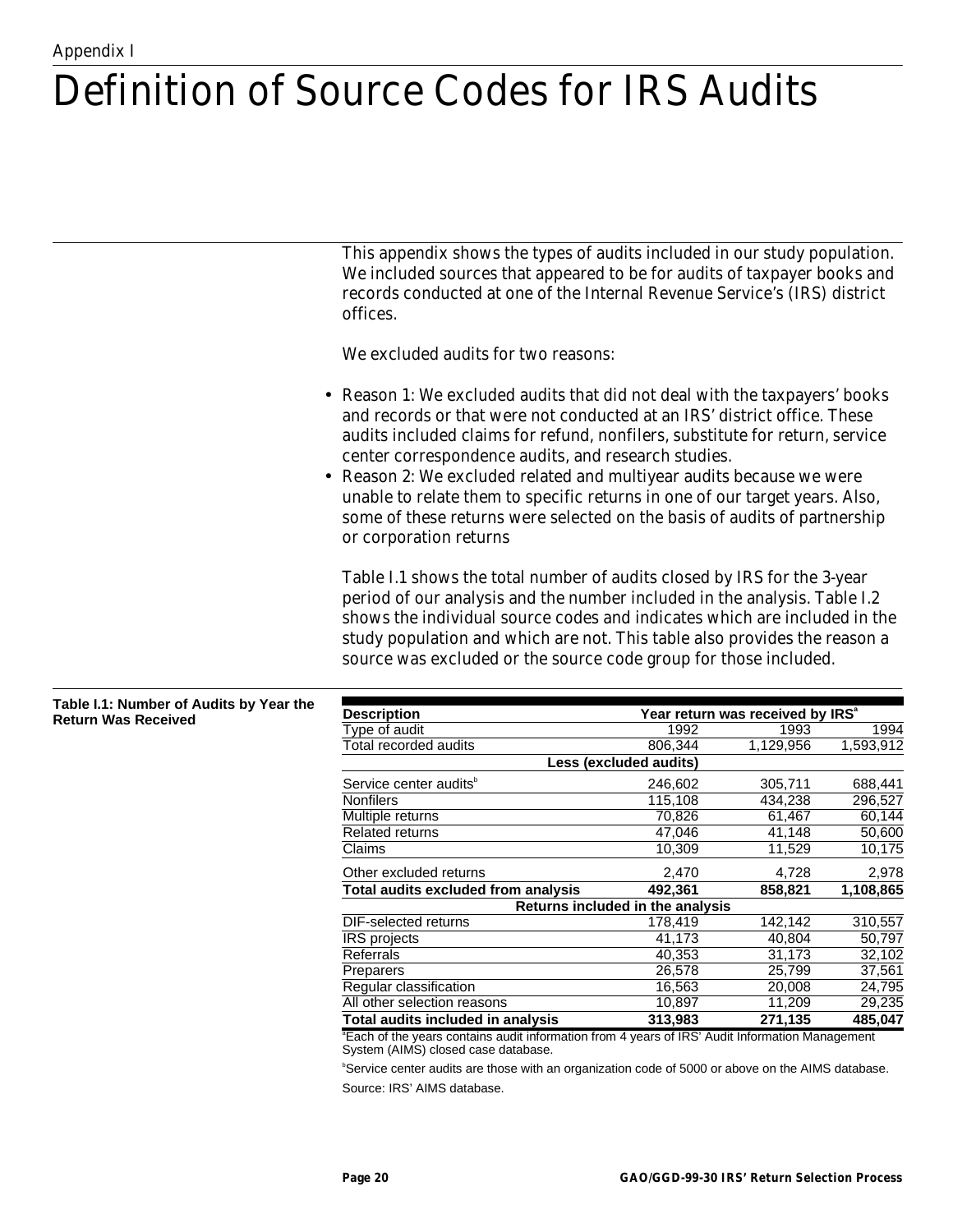#### **Table I.2: Source Code Table— Inclusions and Exclusions**

| <b>Source</b>                |                                                        |          | Reason              |
|------------------------------|--------------------------------------------------------|----------|---------------------|
| code                         | <b>Definition</b>                                      | Status   | excluded/group      |
| 01                           | Tax shelters and automatics                            | Included | Other               |
| $\overline{02}$              | <b>DIF</b> source returns                              | Included | DIF                 |
| 03                           | Unallowable items                                      | Included | Other               |
| 04                           | <b>Multiple filers</b>                                 | Included | Other               |
| $\overline{05}$              | <b>DIF-related pickup</b>                              | Excluded | Reason 2            |
| $\overline{06}$              | Correspondence examination                             | Included | Other               |
| $07^{\circ}$                 | Claim-medium examination potential                     | Excluded | Reason 1            |
| 08                           | Self-employment examination                            | Included | Other               |
| $\overline{09}^a$            | All other claims for refund                            | Excluded | Reason 1            |
| 10                           | <b>DIF</b> multiyear                                   | Excluded | Reason 2            |
| 11                           | Studies, tests, and research programs                  | Excluded | Reason 1            |
| $\overline{12}$              | DIF related delinquent return                          | Excluded | Reason 2            |
| 13 <sup>a</sup>              | Married taxpayers filing separately                    | Included | Other               |
| 14                           | Information Return Program-high underreporter Included |          | Other               |
| 15 <sup>a</sup>              | Math/clerical error abatement                          | Excluded | Reason 1            |
| 16 <sup>a</sup>              | Returns with an illegal narcotics issue                | Included | Other               |
| 17                           | Tax shelter program                                    | Included | Other               |
| $\overline{20}$              | Regular classification                                 | Included | Reg. Class.         |
| $\overline{23}$              | <b>IRA</b> recovery                                    | Included | Other               |
| 24                           | Nonfiler/refusal to file Tax Delinquency               | Excluded | Reason 1            |
|                              | Investigation                                          |          |                     |
| $25^{\circ}$                 | Substitute for return                                  | Excluded | Reason 1            |
| 26                           | Alternative minimum tax program                        | Included | Other               |
| $\overline{30}$              | Claims for refund                                      | Excluded | Reason 1            |
| 31 <sup>b</sup>              | Paid claims for refund                                 | Excluded | Reason 1            |
| $\overline{32}$              | Carry-back refund                                      | Excluded | Reason 1            |
| $35^{\circ}$                 | Administrative adjustment request (claim)              | Excluded | Reason 1            |
| $\overline{37}$ <sup>a</sup> | Stockholder returns                                    | Included | Other               |
| 39                           | Tax shelter-related pickup                             | Excluded | Reason <sub>2</sub> |
| 40                           | Multiyear examination-non-DIF-related                  | Excluded | Reason 2            |
| $\overline{44}$              | Delinquent return-non-DIF-related                      | Excluded | Reason 1            |
| 45                           | Reference and research                                 | Excluded | Reason 1            |
| 46                           | IRS employee returns                                   | Included | preparer            |
| 48                           | Service center-unallowable related                     | Excluded | Reason 2            |
| 49                           | Return preparer program                                | Included | Preparer            |
| 50                           | Related pickup-non-DIF                                 | Excluded | Reason 2            |
| 60                           | Information reports                                    | Included | Referral            |
| $\overline{62}$              | Compliance projects-national office                    | Included | <b>IRS</b> projects |
| 63 <sup>a</sup>              | Referrals from appeals                                 | Included | Referral            |
| 64                           | Pickup related to form 1065 (partnership), 1041        | Excluded | Reason 2            |
|                              | (estate), or 1120S (S-Corp).                           |          |                     |
| 65                           | Collection referral                                    | Included | Referral            |
| $\overline{66}^{\circ}$      | Referrals from criminal investigation                  | Included | Referral            |
| $67^{\circ}$                 | Compliance projects-regional office                    | Included | <b>IRS</b> projects |
| 68 <sup>a</sup>              | Underreported income program-DIF                       | Included | <b>DIF</b>          |
| 70                           | Referrals                                              | Included | Referrals           |
| 71 <sup>a</sup>              | <b>Referrals from Social Security</b>                  | Included | Referral            |
| 73                           | Taxpayer request and reconsideration                   | Excluded | Reason 2            |
| $75^{\circ}$                 | <b>Referrals from Justice</b>                          | Included | Referral            |
| 76 <sup>a</sup>              | Referrals from other U.S. agencies                     | Included | Referral            |
| $\overline{77}$              | Referrals from state tax agencies                      | Included | Referral            |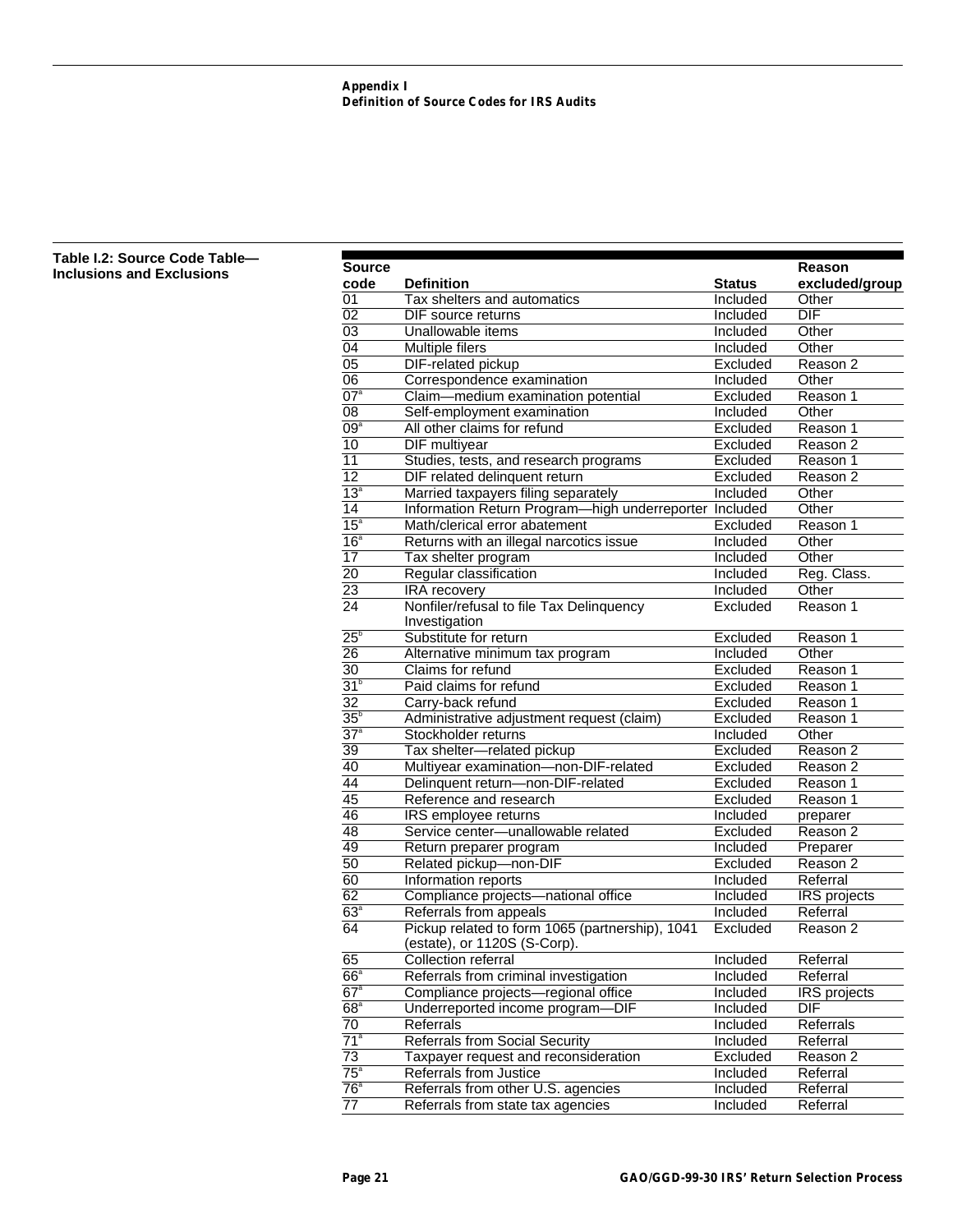| <b>Source</b>   |                                              |               | Reason         |
|-----------------|----------------------------------------------|---------------|----------------|
| code            | <b>Definition</b>                            | <b>Status</b> | excluded/group |
| 80              | Taxpayer Compliance Measurement Program      | Included      | Other          |
| 85              | Information return program match             | Included      | Referral       |
| $86^{\circ}$    | All other information return program methods | Included      | Referral       |
| 88              | Special enforcement                          | Included      | Referral       |
| $\overline{90}$ | Fraud                                        | Included      | Referral       |
| 91              | <b>TCMP</b> related returns                  | Excluded      | Reason 2       |
| $95^{\circ}$    | <b>IRS</b> racketeer                         | Included      | Referral       |
| $96^{\circ}$    | Strike force                                 | Included      | Referral       |
| 97 <sup>a</sup> | Wagering                                     | Included      | Referral       |
| 98 <sup>a</sup> | Illegal income                               | Included      | Referral       |

<sup>a</sup>These codes used for returns received in 1992 and 1993 only.

<sup>b</sup> These source codes effective for posting years 1994 and after only.

Source: IRS' AIMS closed case data files and AIMS Coding Manual.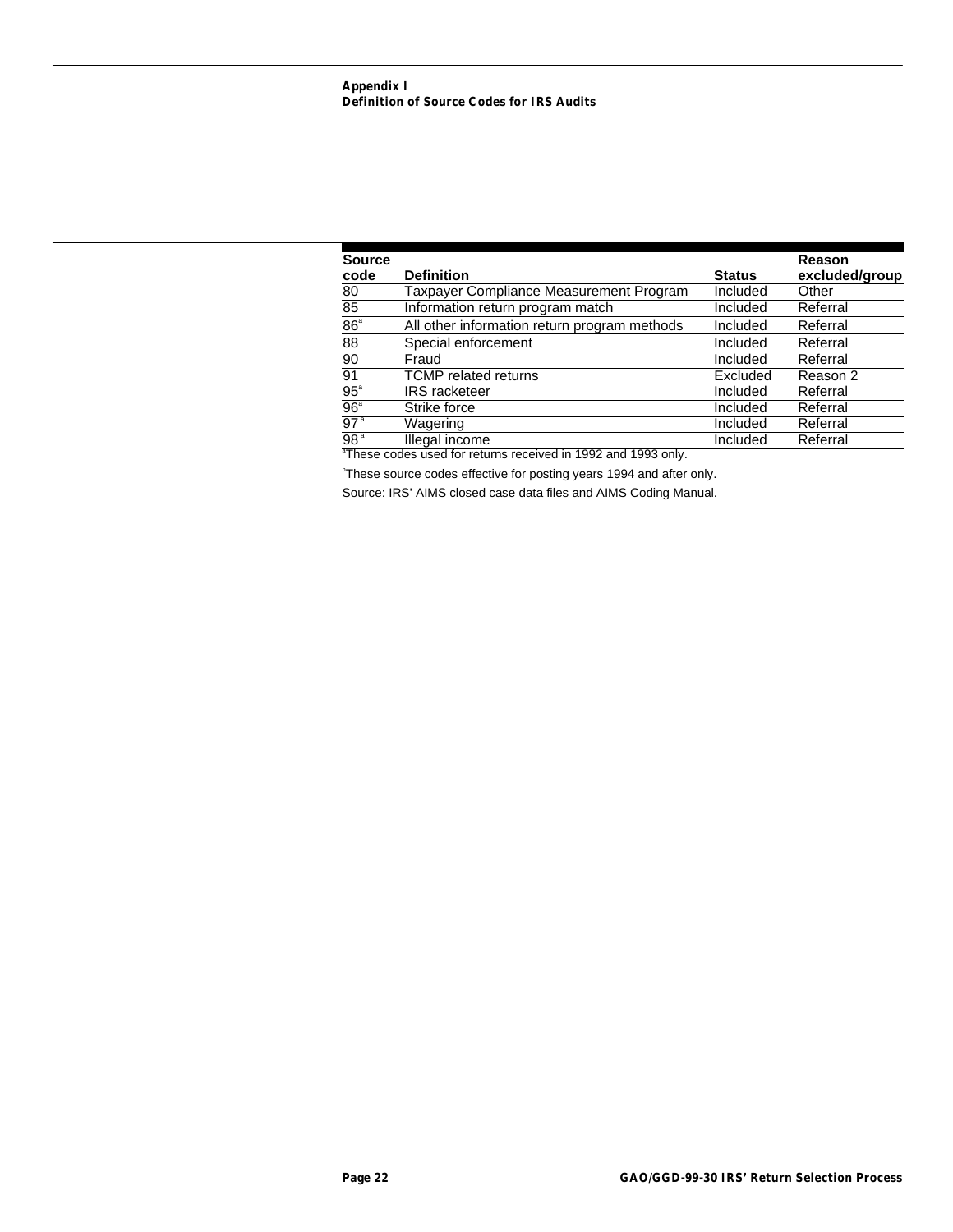# Flow Chart of IRS' Audit Selection Process

**Figure II.1: Summary of IRS' process for selecting returns to audit.**



Source: Review of IRS' written procedures and discussions with IRS officials.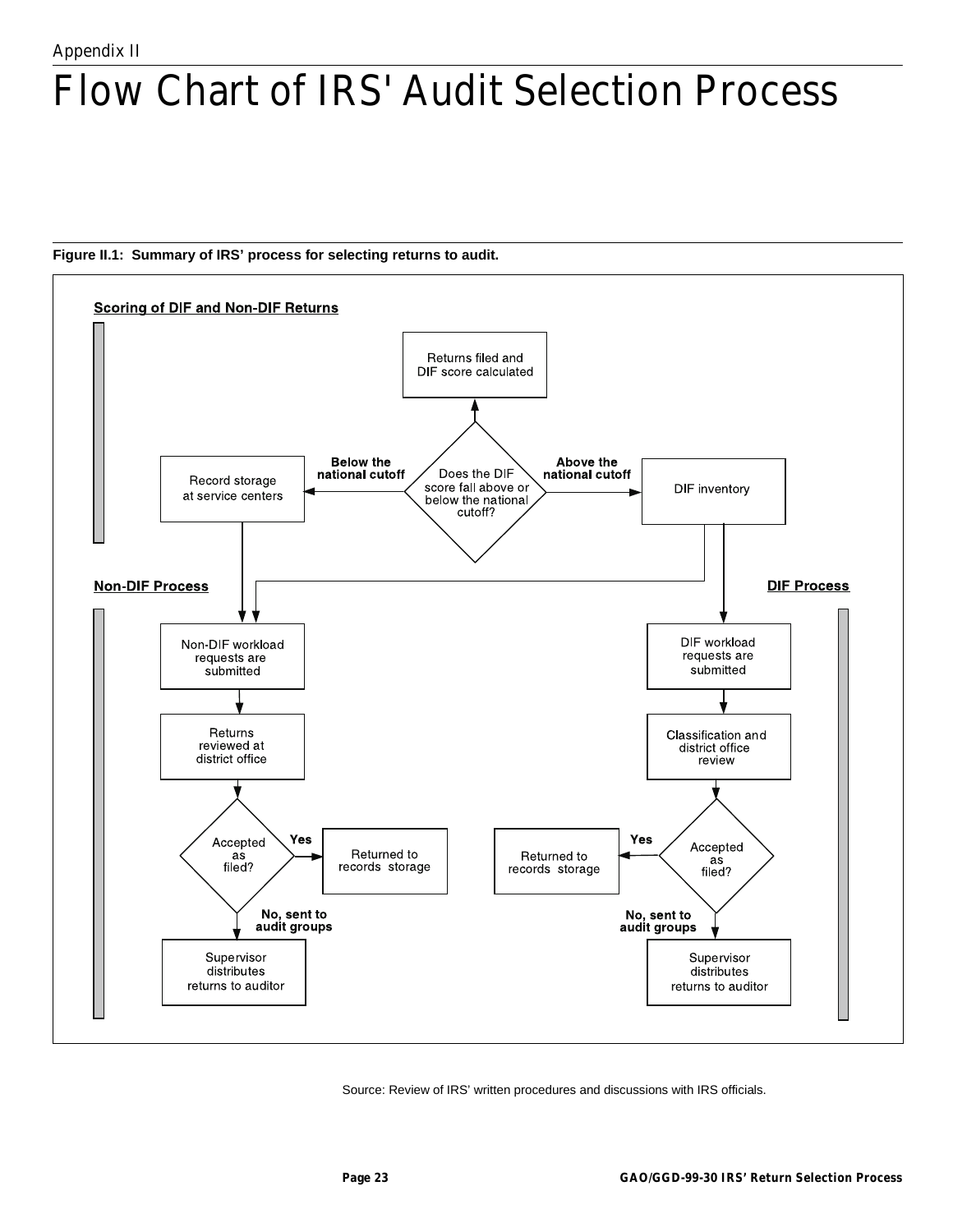### Statistical Methodology for Analyzing Assessments and Collections of Recommended Tax

|                                                                                     | This appendix describes the methodology we used to determine how much<br>of the recommended additional tax the IRS actually assesses and collects.<br>We used information from IRS' master file and a sample of audits of<br>returns received in 1992 that were audited during the period 1992 through<br>1995. We used this sample to compare the amount of assessment and<br>collection for audits selected using the DIF score and those where the DIF<br>score was not the primary reason the return was selected for audit.                                                                                                                                    |                       |                              |                         |
|-------------------------------------------------------------------------------------|---------------------------------------------------------------------------------------------------------------------------------------------------------------------------------------------------------------------------------------------------------------------------------------------------------------------------------------------------------------------------------------------------------------------------------------------------------------------------------------------------------------------------------------------------------------------------------------------------------------------------------------------------------------------|-----------------------|------------------------------|-------------------------|
| <b>Study Population</b>                                                             | IRS does not maintain information on the source for selecting a return for<br>audit, the additional tax recommended, and the amount assessed and<br>collected in the same database. To determine what proportion of<br>additional tax was assessed and collected, we looked at information on<br>IRS' individual master file for amount assessed and collected and the AIMS<br>closed audit database for the selection source and the amount of<br>additional tax recommended in the audit.                                                                                                                                                                         |                       |                              |                         |
|                                                                                     | As noted in our report, we limited our study population to audits of books<br>and records done at IRS' district offices. To compare how much of the<br>additional tax recommended was assessed and collected for DIF and non-<br>DIF audits, we selected a sample of audits from our 1992 study population.<br>We selected 1992 instead of 1993 or 1994 to allow as much time as possible<br>for collection activities. We also eliminated audits where the AIMS<br>database indicated that a refund had been made or no additional tax had<br>been recommended during the audit. This sample population contained<br>records of 229,550 audits.                    |                       |                              |                         |
| <b>Sample Selection and</b><br>Weighting                                            | To obtain the sample of books and records audits, we selected a stratified<br>probability sample of 1,083 audits of taxpayer books and records. The<br>sample was stratified by whether or not the taxpayer agreed or disagreed<br>with the adjustments to tax that IRS recommended and whether or not the<br>audit was selected because of its DIF score or for some non-DIF reason.<br>The number of audits sampled in each stratum was based on the number<br>of returns in the population and the total additional taxes recommended in<br>the audits. The division of the population and sample of audits between<br>different strata is shown in table III.1. |                       |                              |                         |
| Table III.1: Distribution of Audits in the<br><b>AIMS Database by Sample Strata</b> |                                                                                                                                                                                                                                                                                                                                                                                                                                                                                                                                                                                                                                                                     | <b>Audits in</b>      | <b>Results of</b>            |                         |
|                                                                                     | <b>Strata</b>                                                                                                                                                                                                                                                                                                                                                                                                                                                                                                                                                                                                                                                       | population<br>112,512 | examination<br>\$330,957,253 | <b>Audits in sample</b> |
|                                                                                     | Agreed DIF-selected<br>Agreed non-DIF-selected                                                                                                                                                                                                                                                                                                                                                                                                                                                                                                                                                                                                                      | 100,254               | 586,909,138                  | 332<br>250              |
|                                                                                     | <b>Unagreed DIF-selected</b>                                                                                                                                                                                                                                                                                                                                                                                                                                                                                                                                                                                                                                        | 9,583                 | 128,733,806                  | 251                     |
|                                                                                     | Unagreed non-DIF-selected                                                                                                                                                                                                                                                                                                                                                                                                                                                                                                                                                                                                                                           | 7,201                 | 258,077,075                  | 250                     |

Source: IRS AIMS database and GAO sampling data.

**Total 229,550 \$1,304,677,272 1,083**

Unagreed non-DIF-selected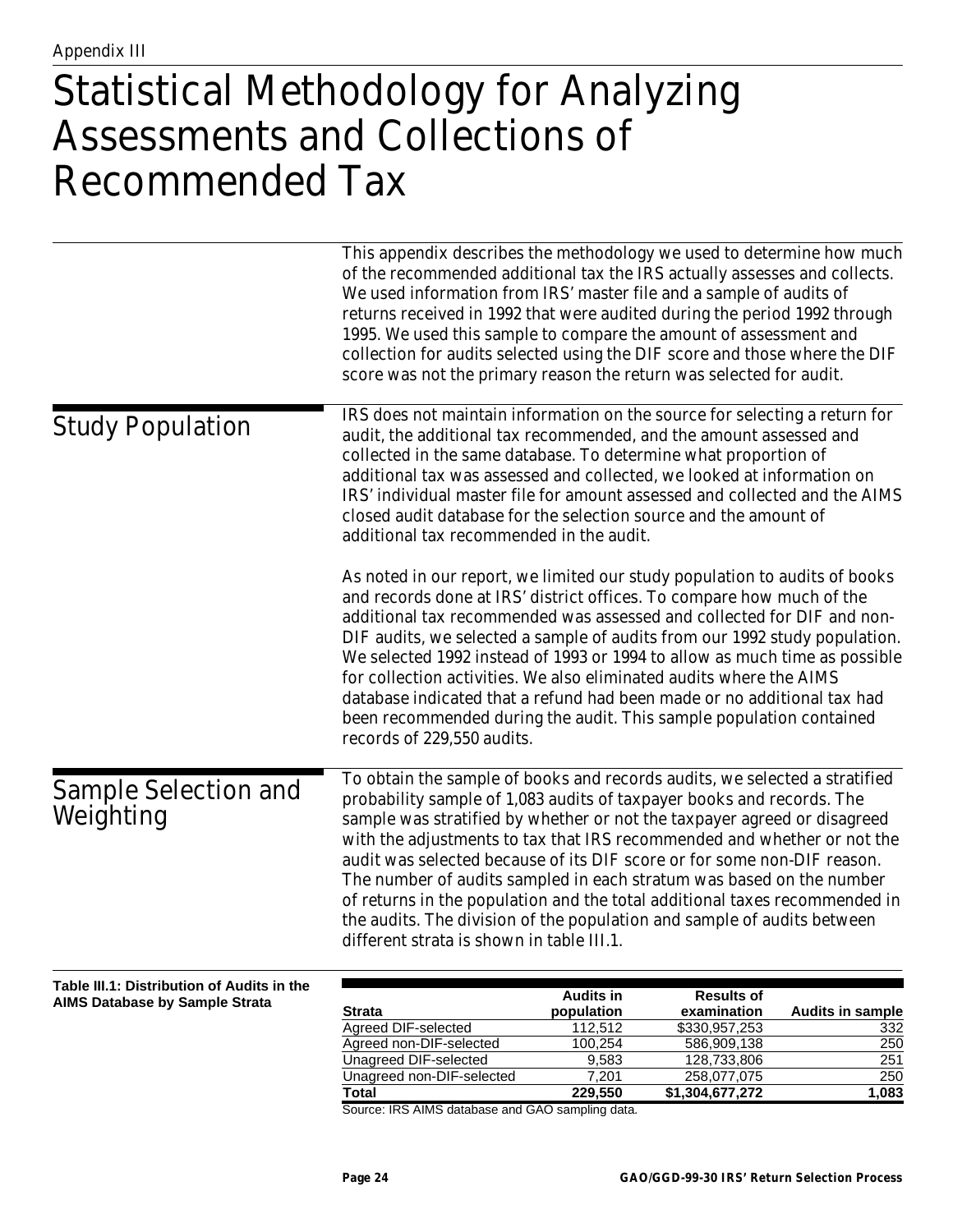|                                                                                      | We obtained copies of the master file transcript for 1,082 of the audits we<br>selected. IRS could find no record for one of the taxpayers. For each of the<br>sample audits, we obtained information on the amount of additional tax<br>recommended (from the AIMS database) and the amount assessed and the<br>amount collected (from the master file transcript).                                                                                                                                                                                                                                                                                                                                                                                                                       |                         |                         |
|--------------------------------------------------------------------------------------|--------------------------------------------------------------------------------------------------------------------------------------------------------------------------------------------------------------------------------------------------------------------------------------------------------------------------------------------------------------------------------------------------------------------------------------------------------------------------------------------------------------------------------------------------------------------------------------------------------------------------------------------------------------------------------------------------------------------------------------------------------------------------------------------|-------------------------|-------------------------|
| Sampling Errors and<br><b>Confidence Intervals of</b><br><b>Estimates</b>            | The results of how much of recommended taxes was assessed and<br>collected shown in this report are estimates because they are based on the<br>sample of audits drawn from the total population of all eligible audits of<br>returns received in 1992. The accuracy of these estimates is quantified by<br>their sampling errors, expressed as 95 percent confidence intervals. In<br>table III.2 for example, we estimate that the difference between DIF and<br>non-DIF collections is 22 percent. This estimate is surrounded by a<br>confidence interval of $\pm$ 13 percentage points, indicating that we are 95-<br>percent confident that the actual percentage difference in the population<br>of all audits of returns received in 1992 lies between 8 percent and 36<br>percent. |                         |                         |
| Table III.2: Confidence Interval for<br><b>Estimate of difference in Assessments</b> |                                                                                                                                                                                                                                                                                                                                                                                                                                                                                                                                                                                                                                                                                                                                                                                            | <b>Percent of audit</b> | <b>Percent of audit</b> |
| and Collections for DIF-Selected and                                                 | <b>Description</b>                                                                                                                                                                                                                                                                                                                                                                                                                                                                                                                                                                                                                                                                                                                                                                         | results assessed        | results collected       |
| <b>Non-DIF-Selected Audits</b>                                                       | Point estimate DIF-selected returns                                                                                                                                                                                                                                                                                                                                                                                                                                                                                                                                                                                                                                                                                                                                                        | 76%                     | $\overline{57}$ %       |
|                                                                                      | Confidence interval DIF-selected returns                                                                                                                                                                                                                                                                                                                                                                                                                                                                                                                                                                                                                                                                                                                                                   | ± 8%                    | $+9%$<br>35%            |
|                                                                                      | Point estimate non-DIF-selected returns<br>Confidence interval non-DIF-selected returns                                                                                                                                                                                                                                                                                                                                                                                                                                                                                                                                                                                                                                                                                                    | 83%<br>$\pm 7\%$        | $\frac{1}{4}$ 9%        |
|                                                                                      | Percentage difference                                                                                                                                                                                                                                                                                                                                                                                                                                                                                                                                                                                                                                                                                                                                                                      | 7%                      | 22%                     |
|                                                                                      | Confidence interval at the 95 percent                                                                                                                                                                                                                                                                                                                                                                                                                                                                                                                                                                                                                                                                                                                                                      | $\pm$ 11%               | $+13%$                  |
|                                                                                      | confidence level for the percentage difference                                                                                                                                                                                                                                                                                                                                                                                                                                                                                                                                                                                                                                                                                                                                             |                         |                         |
|                                                                                      | Source: GAO analysis of sampled data for 1992.                                                                                                                                                                                                                                                                                                                                                                                                                                                                                                                                                                                                                                                                                                                                             |                         |                         |
|                                                                                      |                                                                                                                                                                                                                                                                                                                                                                                                                                                                                                                                                                                                                                                                                                                                                                                            |                         |                         |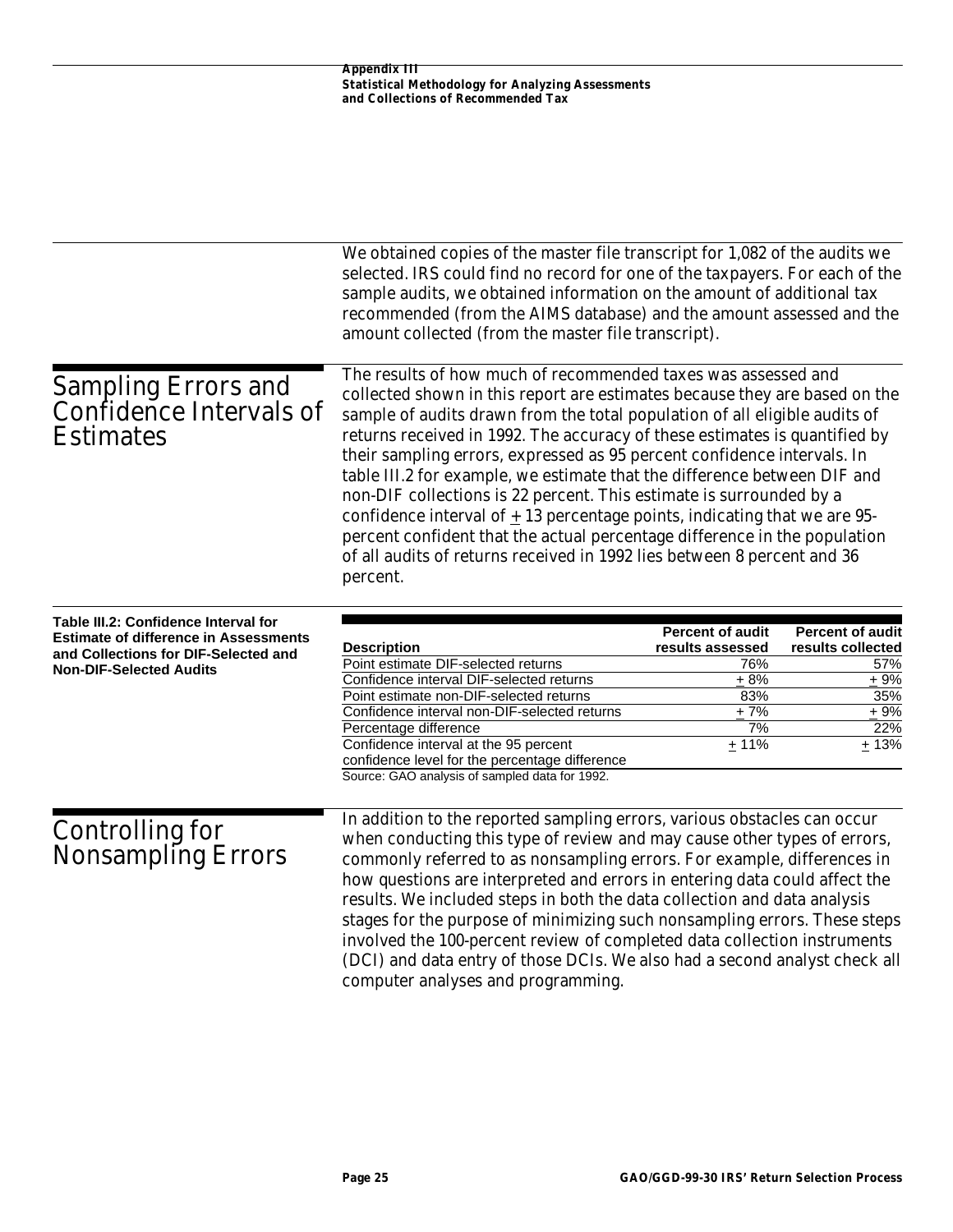### Tables of Audit Results for Filing Years 1992, 1993, and 1994

We grouped the audit results of our analyses by IRS' activity codes. These are codes IRS uses to categorize individual tax returns relative to the various tax forms filed and the taxpayer's income level. The following are definitions of the activity codes:

- 530 Form 1040A with total positive income less than \$25,000;
- 531 Non-1040A with total positive income less than \$25,000;
- 532 Total positive income of \$25,000 or more but less than \$50,000;
- 533 Total positive income of \$50,000 or more but less than \$100,000;
- 534 Total positive income of \$100,000 or more;
- 535 Form 1040C with total gross receipts under \$25,000;
- 536 Form 1040C with total gross receipts of \$25,000 or more but less than \$100,000;
- 537 Form 1040C with total gross receipts of \$100,000 or more;
- 538 Form 1040F with total gross receipts under \$100,000; and
- 539 Form 1040F with total gross receipts of \$100,000 or more.

For the grouping of IRS audits included in our analyses, the following sets of tables present the results of these audits by source of audit and activity codes for each of the 3 years reviewed—1992, 1993, and 1994. The first set of tables shows the total number of audits, the second set shows the nochange rate, and the third set shows the average audit results. Each of the tables summarizes information from IRS' AIMS closed case data files for fiscal years 1992 through 1997. Also, a description of the source codes included in each of the source categories we used can be found in table I.2.

### **Table IV.1: Number of Returns by Activity Code and Source Group—Returns Received in 1992**

|                      | Number of Audits by Source <sup>®</sup> |                |                  |                   |                  |           |         |
|----------------------|-----------------------------------------|----------------|------------------|-------------------|------------------|-----------|---------|
|                      |                                         | Regular        |                  | <b>Compliance</b> |                  |           |         |
| <b>Activity code</b> | <b>DIF</b>                              | classification | <b>Preparers</b> | projects          | <b>Referrals</b> | All other | Total   |
| 530                  | 27,712                                  | 6,413          | 10,950           | 16,191            | 11,955           | 482       | 73,703  |
| 531                  | 23,800                                  | 1,151          | 3,940            | 6,196             | 5,584            | 1,629     | 42,300  |
| $\overline{532}$     | 37,987                                  | 2,067          | 5,456            | 6,094             | 6,459            | 2,294     | 60,357  |
| 533                  | 36,298                                  | 1,921          | 2.470            | 3,380             | 3,171            | 2,385     | 49,625  |
| 534                  | 20,557                                  | 1.441          | 290              | 1,694             | 2,652            | 1,592     | 28,226  |
| 535                  | 8,414                                   | 502            | 078. ا           | 1,972             | 3,349            | 506       | 15,821  |
| 536                  | 9,845                                   | 1,394          | .656             | 2,880             | 3,614            | 1.177     | 20,566  |
| $\overline{537}$     | 10,757                                  | 1,388          | 644              | 2,347             | 3,124            | 715       | 18,975  |
| 538                  | 2,177                                   | 101            | 59               | 161               | 249              | 77        | 2,824   |
| 539                  | 872                                     | 185            | 35               | 258               | 196              | 40        | 1,586   |
| <b>Total</b>         | 178,419                                 | 16.563         | 26,578           | 41,173            | 40,353           | 10,897    | 313,983 |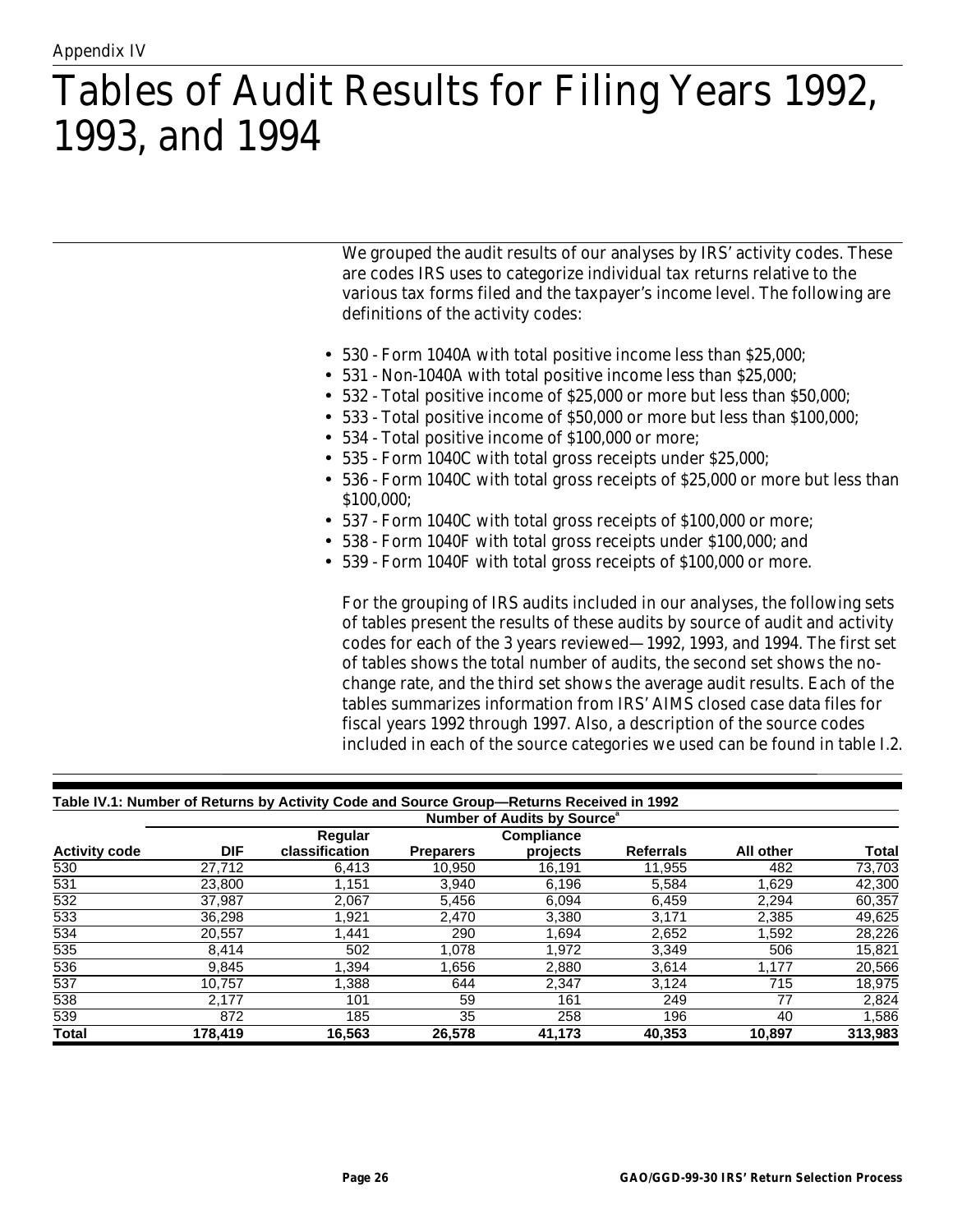|                      |            |                           |                  | Number of audits by source <sup>®</sup> |                  |           |              |
|----------------------|------------|---------------------------|------------------|-----------------------------------------|------------------|-----------|--------------|
| <b>Activity code</b> | <b>DIF</b> | Regular<br>classification | <b>Preparers</b> | Compliance<br>projects                  | <b>Referrals</b> | All other | <b>Total</b> |
| 530                  | 20.871     | 6.789                     | 11,523           | 18,143                                  | 12,292           | 2,658     | 72,276       |
| 531                  | 18.107     | 1.273                     | 3,425            | 5,195                                   | 3,287            | 1,228     | 32,515       |
| 532                  | 38,913     | 3,224                     | 5,200            | 5,370                                   | 4,315            | 1,542     | 58,564       |
| 533                  | 25,533     | 2.780                     | 2,418            | 3,125                                   | 2,184            | 1,860     | 37,900       |
| 534                  | 13.643     | 1,894                     | 274              | 2,002                                   | 2,062            | 1.083     | 20,958       |
| $\overline{535}$     | 6,610      | 445                       | 1,340            | 1,294                                   | 1,638            | 770       | 12,097       |
| 536                  | 8.501      | 1,362                     | 1,106            | 2,138                                   | 2,380            | 1,248     | 16,735       |
| 537                  | 7,752      | 1,775                     | 434              | 2,847                                   | 2,492            | 645       | 15,945       |
| 538                  | 548. ا     | 111                       | 59               | 209                                     | 208              | 94        | 2,229        |
| 539                  | 664        | 355                       | 20               | 481                                     | 315              | 81        | 1,916        |
| Total                | 142.142    | 20,008                    | 25.799           | 40.804                                  | 31,173           | 11.209    | 271,135      |

### **Number of audits by source**<sup>®</sup> **Table IV.3: Number of Returns by Activity Code and Source Group—Returns Received in 1994**

|                      | <b>NUTTIVEL OF AUGHTS DY SOUTCE</b> |                |                  |            |                  |           |         |  |
|----------------------|-------------------------------------|----------------|------------------|------------|------------------|-----------|---------|--|
|                      |                                     | Regular        |                  | Compliance |                  |           |         |  |
| <b>Activity code</b> | DIF                                 | classification | <b>Preparers</b> | projects   | <b>Referrals</b> | All other | Total   |  |
| 530                  | 39,557                              | 7,688          | 16.136           | 19,928     | 12,061           | 2.077     | 97,447  |  |
| 531                  | 37,258                              | 1.758          | 4,981            | 5,100      | 3,298            | 9,817     | 62,212  |  |
| $\overline{532}$     | 84,521                              | 3,453          | 8,167            | 6,027      | 4,689            | 4,857     | 111,714 |  |
| 533                  | 62,866                              | 3,686          | 4,290            | 5,000      | 2,733            | 2,822     | 81,397  |  |
| 534                  | 30,526                              | 2,967          | 413              | 3,755      | 2,078            | 1,346     | 41,085  |  |
| $\overline{535}$     | 14,264                              | 714            | .578             | 1,571      | 1,682            | 3,383     | 23,192  |  |
| 536                  | 19,358                              | 1.812          | 329. ا           | 3,390      | 2,208            | 3,095     | 31,192  |  |
| 537                  | 19,488                              | 2,467          | 538              | 4,694      | 2,950            | 1,311     | 31,448  |  |
| 538                  | 1.497                               | 94             | 97               | 363        | 179              | 443       | 2,673   |  |
| 539                  | 1,222                               | 156            | 32               | 969        | 224              | 84        | 2,687   |  |
| <b>Total</b>         | 310,557                             | 24,795         | 37,561           | 50,797     | 32,102           | 29,235    | 485,047 |  |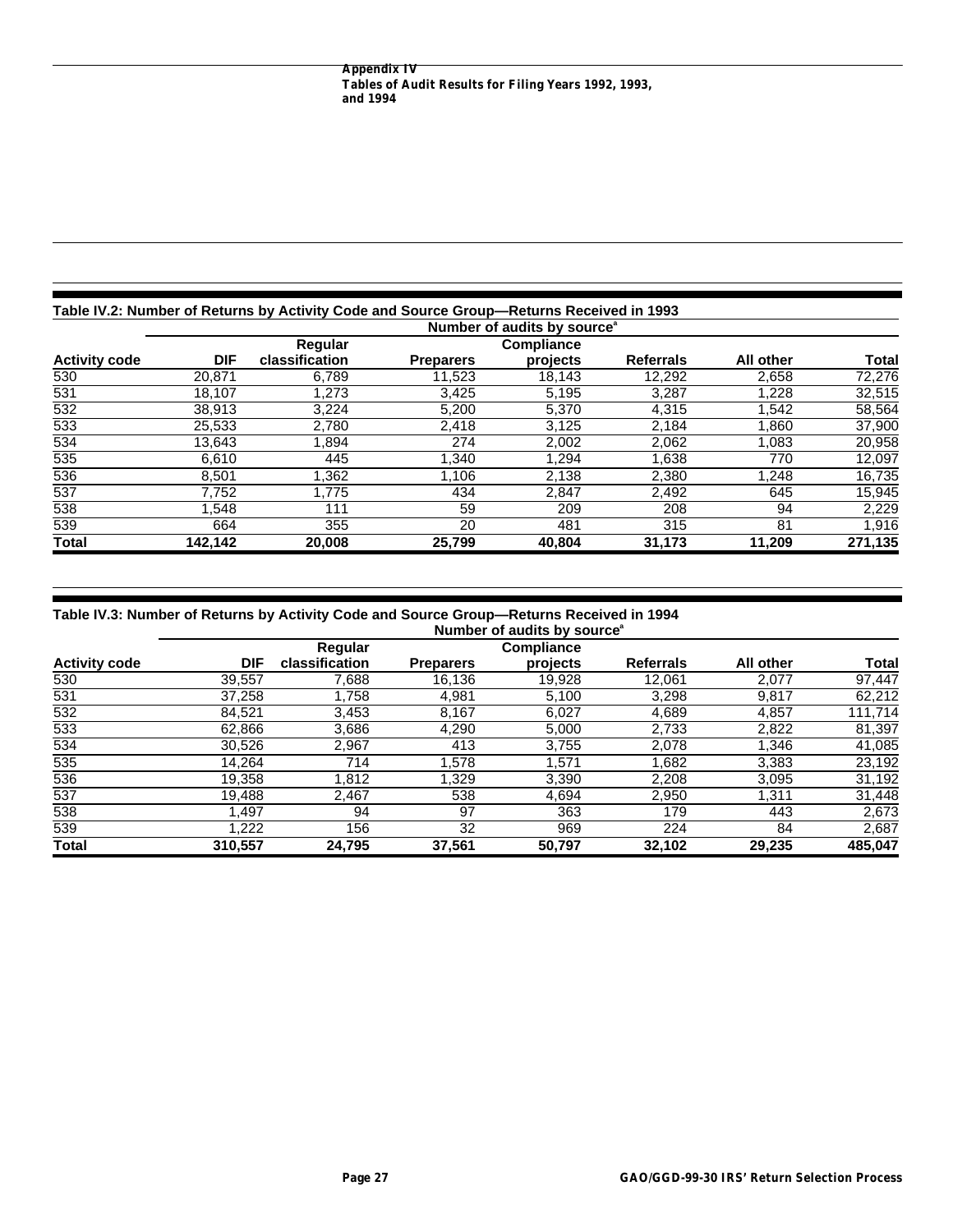| Table IV.4: No-change Rate by Source of Audit and Activity Code—Returns Received in 1992 |            |                |                  |                                         |                  |           |              |
|------------------------------------------------------------------------------------------|------------|----------------|------------------|-----------------------------------------|------------------|-----------|--------------|
|                                                                                          |            |                |                  | Percent by source of audit <sup>ª</sup> |                  |           |              |
|                                                                                          |            | Regular        |                  | <b>Compliance</b>                       |                  |           |              |
| <b>Activity code</b>                                                                     | <b>DIF</b> | classification | <b>Preparers</b> | projects                                | <b>Referrals</b> | All other | <b>Total</b> |
| 530                                                                                      |            | 17             | 16               | 15                                      | 10               | 14        | 15           |
| 531                                                                                      | 27         | 30             | 12               | 18                                      | 12               | 18        | 22           |
| 532                                                                                      | 24         | 22             | 12               | 22                                      | 14               | 22        | 21           |
| 533                                                                                      | 31         | 22             | 15               | 26                                      | 20               | 20        | 28           |
| 534                                                                                      | 37         | 32             | 31               | 27                                      | 23               | 29        | 35           |
| 535                                                                                      | 27         | 30             | 14               | 12                                      | 9                | 15        | 20           |
| 536                                                                                      | 20         | 29             | 15               | 14                                      | 14               | 20        | 18           |
| 537                                                                                      | 26         | 32             | 14               | 23                                      | 20               | 22        | 24           |
| 538                                                                                      | 39         | 32             | 23               | 28                                      | 37               | 32        | 38           |
| 539                                                                                      | 38         | 29             | 14               | 27                                      | 34               | 25        | 34           |
| <b>Total</b>                                                                             | 27         | 23             | 15               | 18                                      | 14               | 21        | 22           |

### **Table IV.5 No-change Rate by Source of Audit and Activity Code—Returns Received in 1993**

|                      | Percent by source of audit <sup>®</sup> |                |                  |                   |                  |           |       |
|----------------------|-----------------------------------------|----------------|------------------|-------------------|------------------|-----------|-------|
|                      |                                         | Regular        |                  | <b>Compliance</b> |                  |           |       |
| <b>Activity code</b> | <b>DIF</b>                              | classification | <b>Preparers</b> | projects          | <b>Referrals</b> | All other | Total |
| 530                  | 16                                      |                | 20               | 12                |                  | 26        | 15    |
| 531                  | 27                                      | 31             | 13               | 20                | 18               | 15        | 23    |
| 532                  | 26                                      | 33             | 13               | 23                | 17               | 14        | 24    |
| 533                  | 27                                      | 35             | 17               | 27                | 24               |           | 26    |
| 534                  | 43                                      | 40             | 31               | 29                | 26               | 18        | 38    |
| 535                  | 26                                      | 25             | 12               | 13                | 14               | 16        | 21    |
| 536                  | 21                                      | 24             | 13               | 22                | 17               | 18        | 20    |
| 537                  | 31                                      | 34             | 16               | 27                | 21               | 21        | 28    |
| 538                  | 41                                      | 36             | 20               | 32                | 38               | 38        | 39    |
| $\overline{539}$     | 36                                      | 31             | 25               | 22                | 38               | 25        | 31    |
| <b>Total</b>         | 27                                      | 28             | 16               | 18                | 16               | 18        | 23    |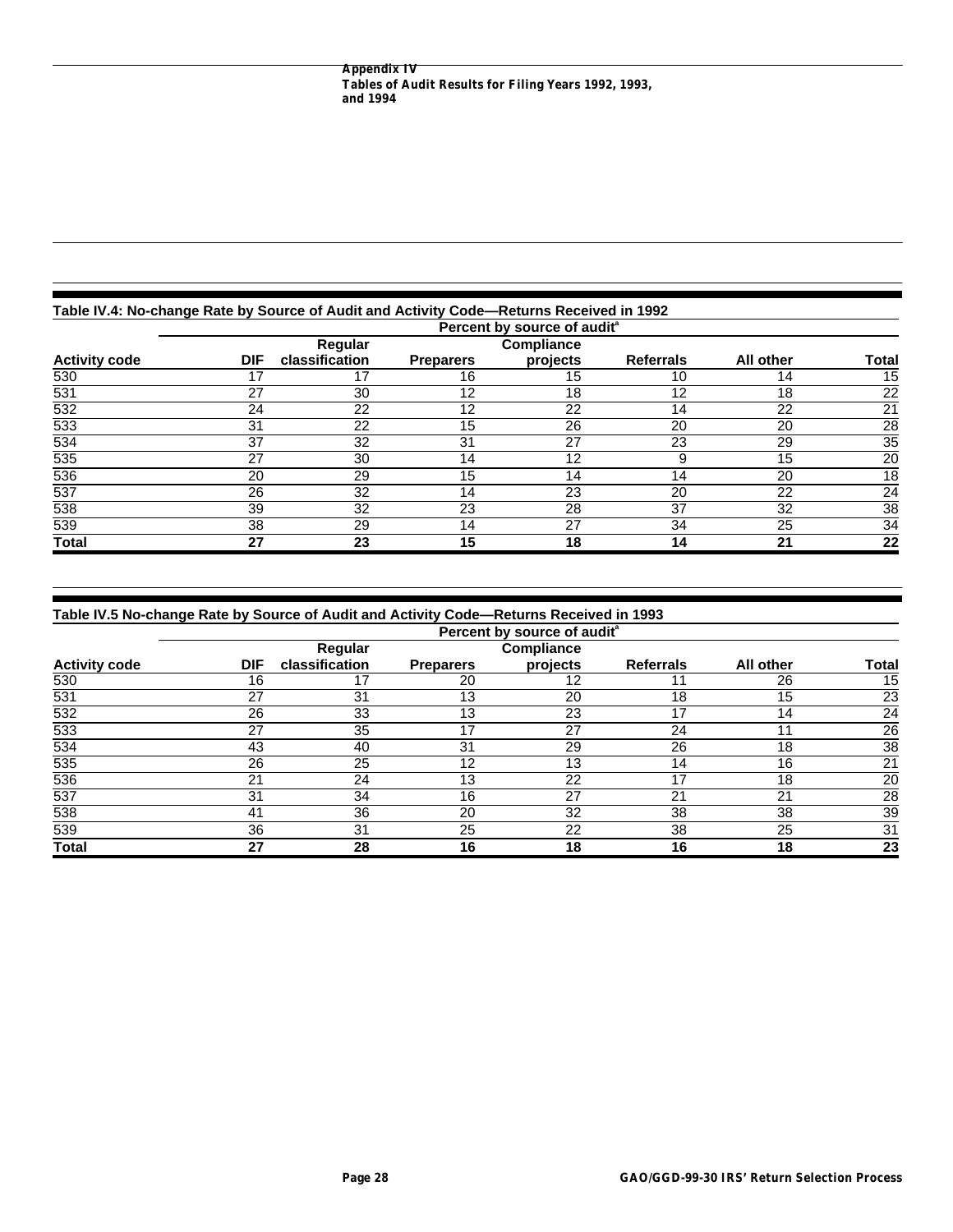| Table IV.6: No-change Rate by Source of Audit and Activity Code-Returns Received in 1994 |            |                |                  |                                         |                  |           |              |  |
|------------------------------------------------------------------------------------------|------------|----------------|------------------|-----------------------------------------|------------------|-----------|--------------|--|
| <b>Activity code</b>                                                                     |            |                |                  | Percent by source of audit <sup>®</sup> |                  |           |              |  |
|                                                                                          |            | Regular        |                  | <b>Compliance</b>                       |                  |           |              |  |
|                                                                                          | <b>DIF</b> | classification | <b>Preparers</b> | projects                                | <b>Referrals</b> | All other | <b>Total</b> |  |
| 530                                                                                      | 16         | 20             | 18               | 12                                      | 11               | 16        | 15           |  |
| 531                                                                                      | 25         | 34             | 10               | 17                                      | 20               | 5         | 20           |  |
| 532                                                                                      | 23         | 28             | 10               | 21                                      | 15               | 13        | 21           |  |
| 533                                                                                      | 25         | 36             | 12               | 27                                      | 21               | 15        | 25           |  |
| 534                                                                                      | 43         | 42             | 24               | 37                                      | 28               | 24        | 41           |  |
| 535                                                                                      | 23         | 27             | 14               | 23                                      | 17               | 9         | 20           |  |
| 536                                                                                      | 16         | 29             | 10               | 22                                      | 17               | 15        | 17           |  |
| 537                                                                                      | 27         | 32             | 17               | 28                                      | 19               | 19        | 26           |  |
| 538                                                                                      | 38         | 38             | 15               | 23                                      | 30               | 37        | 35           |  |
| 539                                                                                      | 35         | 30             | 9                | 18                                      | 29               | 41        | 28           |  |
| <b>Total</b>                                                                             | 25         | 29             | 14               | 20                                      | 16               | 12        | 22           |  |

| Table IV.7 Average Audit Results by Source of Audit and Activity Code-Returns Received in 1992 |                                                       |                |                  |                   |                  |           |                   |  |
|------------------------------------------------------------------------------------------------|-------------------------------------------------------|----------------|------------------|-------------------|------------------|-----------|-------------------|--|
|                                                                                                | Average audit results by source of audit <sup>ª</sup> |                |                  |                   |                  |           |                   |  |
|                                                                                                |                                                       | Regular        |                  | <b>Compliance</b> |                  |           | Average audit     |  |
| <b>Activity code</b>                                                                           | <b>DIF</b>                                            | classification | <b>Preparers</b> | projects          | <b>Referrals</b> | All other | result-all audits |  |
| $\overline{530}$                                                                               | \$1,269                                               | \$1,976        | \$1,278          | \$2,637           | \$7,409          | \$5,717   | \$2,657           |  |
| 531                                                                                            | 1.079                                                 | 2,280          | 1,504            | 2,663             | 8,122            | 1.719     | 2,338             |  |
| $\overline{532}$                                                                               | 1,511                                                 | 2.341          | 1.878            | 2,826             | 8.160            | 2.116     | 2,440             |  |
| $\overline{533}$                                                                               | 2.176                                                 | 2,806          | 2,444            | 4,882             | 11,921           | 3,298     | 3,075             |  |
| 534                                                                                            | 4,252                                                 | 8.100          | (1,900)          | 15,839            | 39.384           | 7.001     | 8,537             |  |
| $\overline{535}$                                                                               | 1,705                                                 | 2.421          | 2,193            | 3,599             | 6.491            | 2,531     | 3,037             |  |
| 536                                                                                            | 3,300                                                 | 4,246          | 4,410            | 6,382             | 11,958           | 3,698     | 5,429             |  |
| $\overline{537}$                                                                               | 9,823                                                 | 7,522          | 9,347            | 12,180            | 34.479           | 8,225     | 13,929            |  |
| 538                                                                                            | 917                                                   | 6,538          | 2,226            | 5,664             | 6,700            | 2,094     | 1,958             |  |
| 539                                                                                            | 5,197                                                 | 1.009          | 9,282            | 6,770             | 14.701           | 5,214     | 7,490             |  |
| <b>Total</b>                                                                                   | \$2,487                                               | \$3,358        | \$1,949          | \$4,286           | \$12,542         | \$3,974   | \$4,067           |  |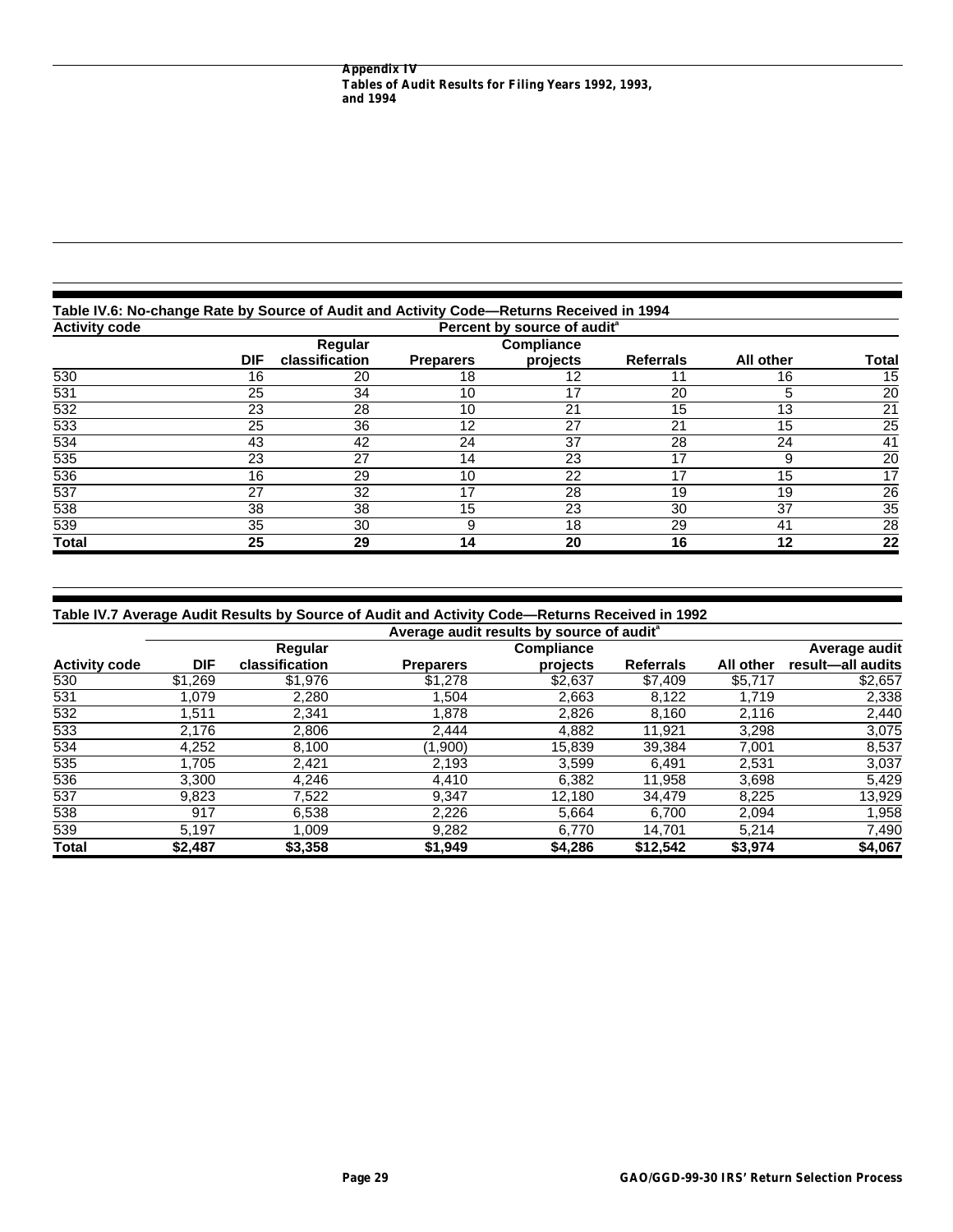### **Average audit results by source of audit<sup>a</sup> Table IV.8: Average Audit Results by Source of Audit and Activity Code—Returns Received in 1993**

| <b>Activity</b>  |            | Regular        |                  | Compliance |                  |                  | Average audit<br>results-all |
|------------------|------------|----------------|------------------|------------|------------------|------------------|------------------------------|
| code             | <b>DIF</b> | classification | <b>Preparers</b> | projects   | <b>Referrals</b> | <b>All other</b> | audits                       |
| 530              | \$1,430    | \$2,280        | \$1,319          | \$2,157    | \$5,754          | \$1,697          | \$2,420                      |
| 531              | 1,143      | 1,679          | 1,569            | 2,755      | 7.941            | 1,851            | 2,181                        |
| 532              | 1,515      | 1,505          | 1,892            | 3,008      | 6,439            | 2,710            | 2,079                        |
| 533              | 2,236      | 2,268          | 2,397            | 3,287      | 12,355           | 4,364            | 3,023                        |
| 534              | 5,773      | 3,090          | 4,718            | 10,011     | 20,144           | 6,984            | 7,398                        |
| 535              | 1,757      | 2,892          | 2,256            | 5,528      | 5,483            | 1,976            | 2,776                        |
| 536              | 4,235      | 3,626          | 4,523            | 6,817      | 8,394            | 3,325            | 5,058                        |
| $\overline{537}$ | 15,269     | 4,439          | 8,229            | 10,628     | 19,726           | 7,113            | 13,410                       |
| 538              | 1.116      | 2,129          | 2,749            | 3,363      | 2,542            | 4,815            | 1,709                        |
| 539              | 8,297      | 3,383          | 2,980            | 2,596      | 8,498            | 5,559            | 5,817                        |
| <b>Total</b>     | 2,945      | 2,507          | 1,912            | 3,771      | 8,804            | 3,373            | 3,630                        |

### Average audit results by source of audit<sup>ª</sup> **Table IV.9: Average Audit Results by Source of Audit and Activity Code—Returns Received in 1994**

|                      |         | Regular        |                  | <b>Compliance</b> |                  |           | Average audit<br>results-all |
|----------------------|---------|----------------|------------------|-------------------|------------------|-----------|------------------------------|
| <b>Activity code</b> | DIF     | classification | <b>Preparers</b> | projects          | <b>Referrals</b> | All other | audits                       |
| 530                  | \$1,422 | \$1,810        | \$1,466          | \$1,810           | \$4,343          | \$2,085   | \$1,915                      |
| 531                  | l,155   | .885           | 1,615            | 3,182             | 6,412            | 189.      | 1,663                        |
| $\overline{532}$     | 1.616   | .678           | 1,938            | 2,458             | 5,067            | 1,346     | 1,820                        |
| 533                  | 2,058   | 2,146          | 2,840            | 3,223             | 8,398            | 2,612     | 2,407                        |
| 534                  | 6,144   | 5,851          | 6,509            | 8,134             | 23,286           | 9,236     | 7,277                        |
| 535                  | 2,157   | 3,254          | 2,108            | 3,015             | 5,815            | 1,271     | 2,382                        |
| 536                  | 5,077   | 3.424          | 4,840            | 4,172             | 9,156            | 2,546     | 4,910                        |
| $\overline{537}$     | 13,077  | 6,323          | 11,375           | 7,344             | 21,767           | 7.458     | 12,243                       |
| 538                  | .599    | 2,141          | 2,477            | 1,402             | 7,984            | 835       | 1,924                        |
| 539                  | 14,738  | 6,406          | 4,021            | 3.003             | 13.851           | 2,168     | 9,428                        |
| Total                | 3,082   | 2,969          | 2,094            | 3,357             | 8,329            | 2,218     | 3,324                        |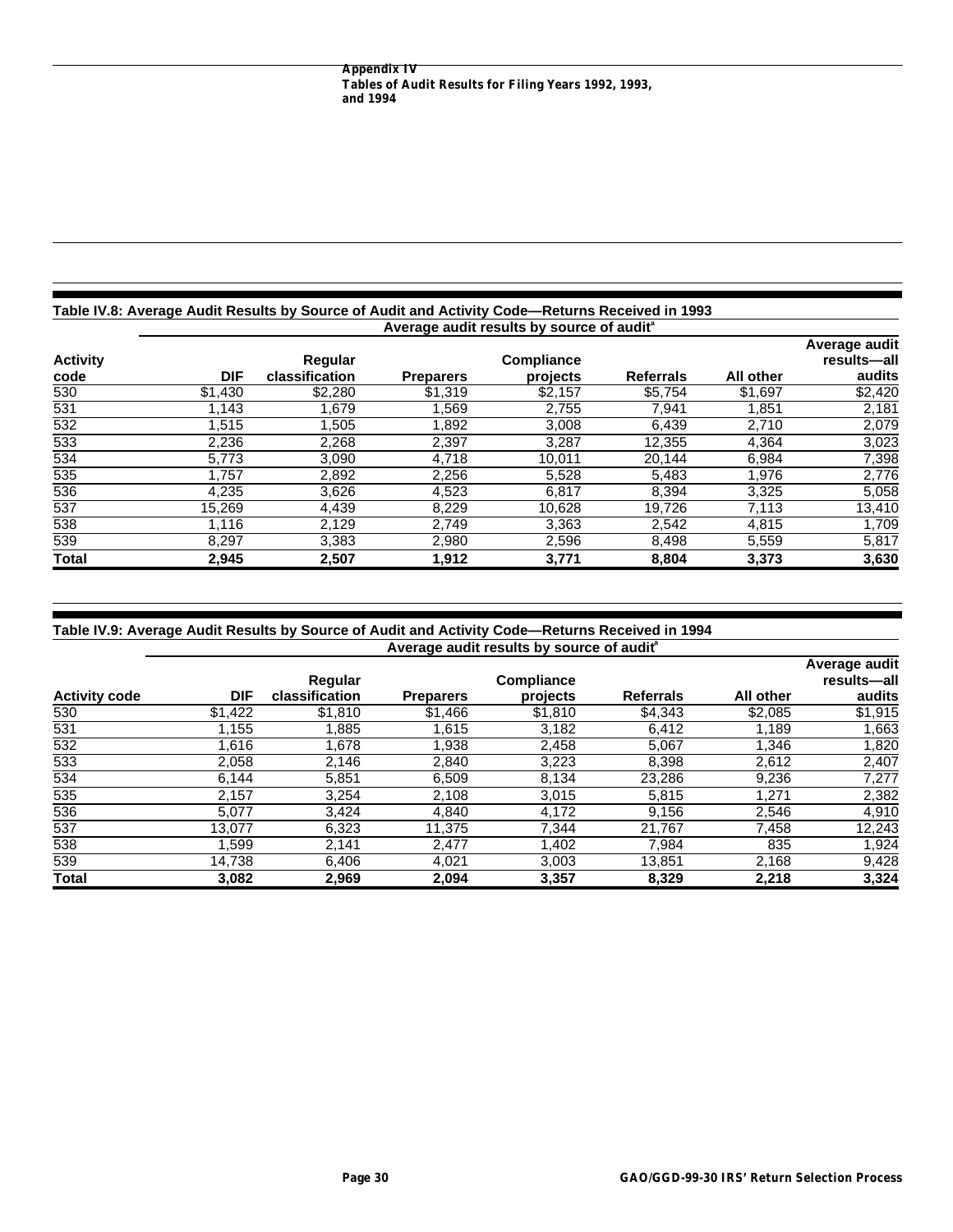# Comments From the Internal Revenue Service

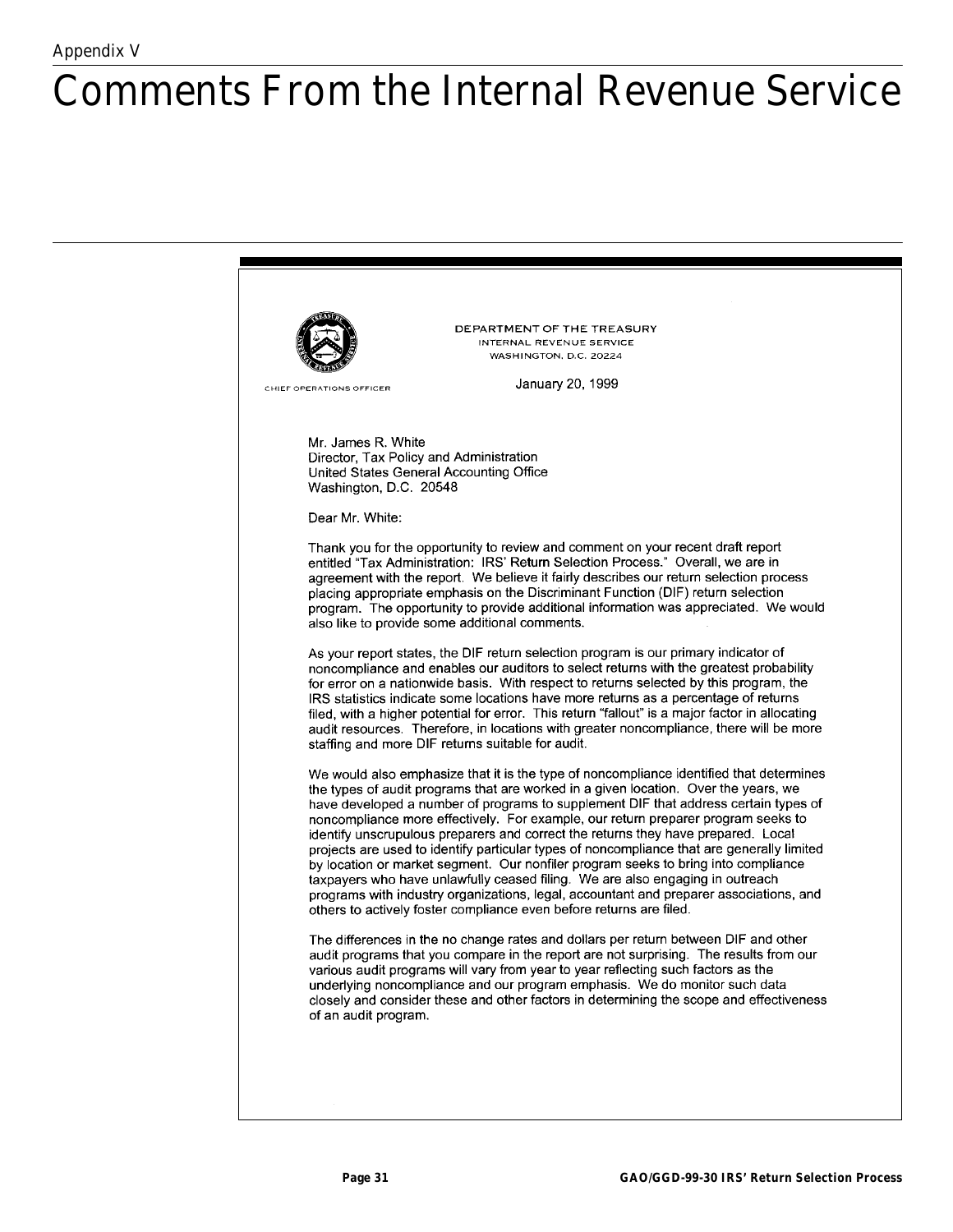$\overline{2}$ Your report also makes some comparisons between dollars recommended and dollars assessed and collected. We would like to point out, as we did in our response to your report -- "Tax Administration: IRS Measures Could Provide a More Balanced Picture of Audit Results and Costs" -- that there are very significant differences between recommended dollars and what they imply as opposed to what is implied by assessed and collected dollars. The reporting of recommended tax provides a measure of what the audit process alone produces. It must be distinguished from the assessment and collection data which are the results of a number of different operations including examination, appeals, litigation, and collection. These actions affect not only the amount of tax assessed but also the tax ultimately collected. As such, the tax that is actually collected may well be substantially different from that which was originally recommended. Therefore, before any valid comparisons of program viability based on collected dollars can be determined, we would counsel careful consideration of the impact of the intervening processes. Again, we would like to thank you for considering our comments as you finalize your report. Our technical comments are included in the enclosure. We will continue to work to assure that our audit enforcement efforts strive to achieve compliance not only through the best combination of audit programs once a return is filed but also through outreach to the taxpayers even before a return is filed. Sincerely. John M. Dah Enclosure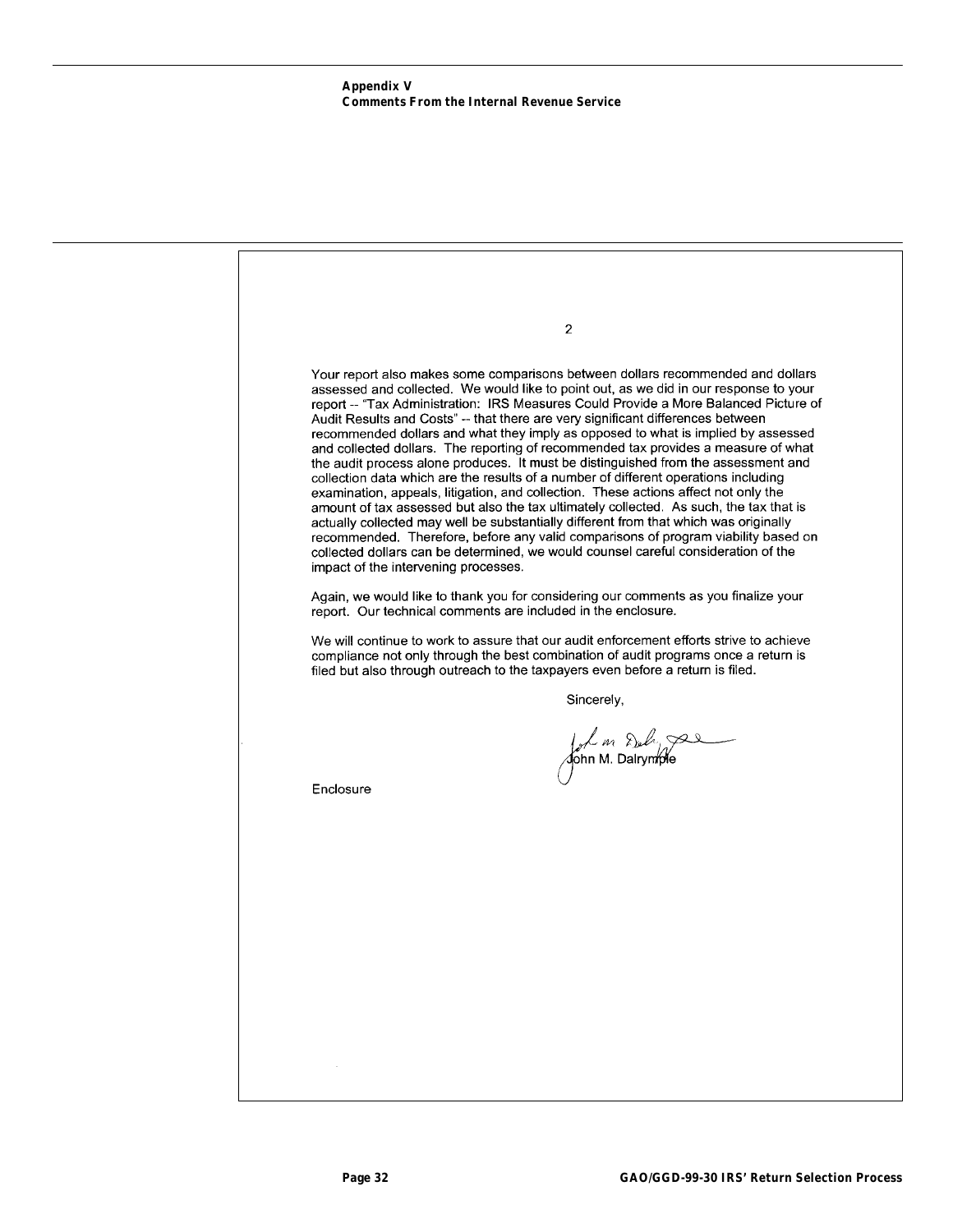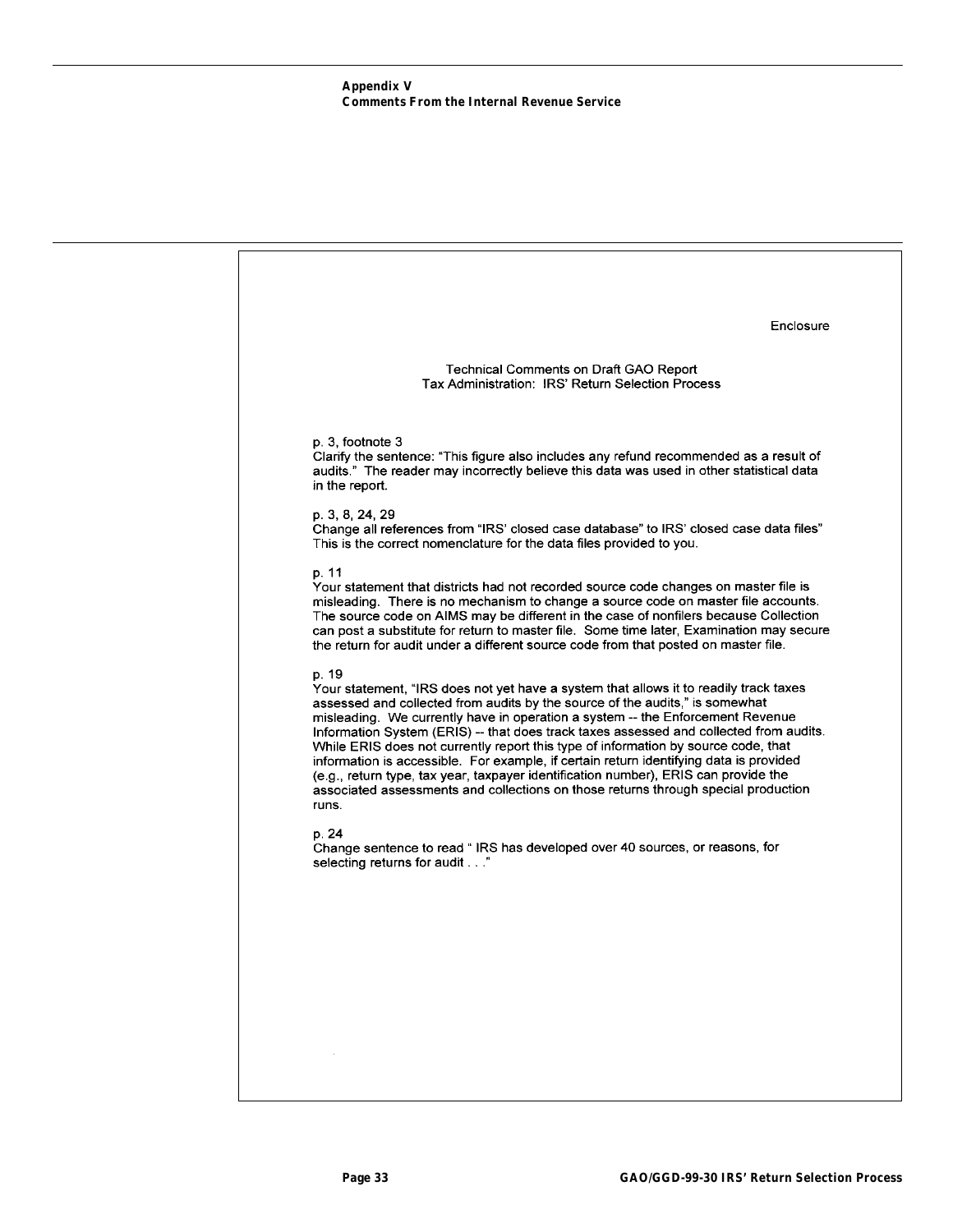# Major Contributors to This Report

| <b>General Government</b><br>Division, Washington,<br>D.C. | Thomas D. Short, Assistant Director, Tax Policy and Administration Issues<br>Tim Outlaw, Senior Evaluator                                                |
|------------------------------------------------------------|----------------------------------------------------------------------------------------------------------------------------------------------------------|
| <b>San Francisco Field</b><br><b>Office</b>                | Louis G. Roberts, Evaluator-in-Charge<br>Kathleen E. Seymour, Senior Evaluator<br>Samuel H. Scrutchins, Senior Data Analyst<br>Tre M. Forlano, Evaluator |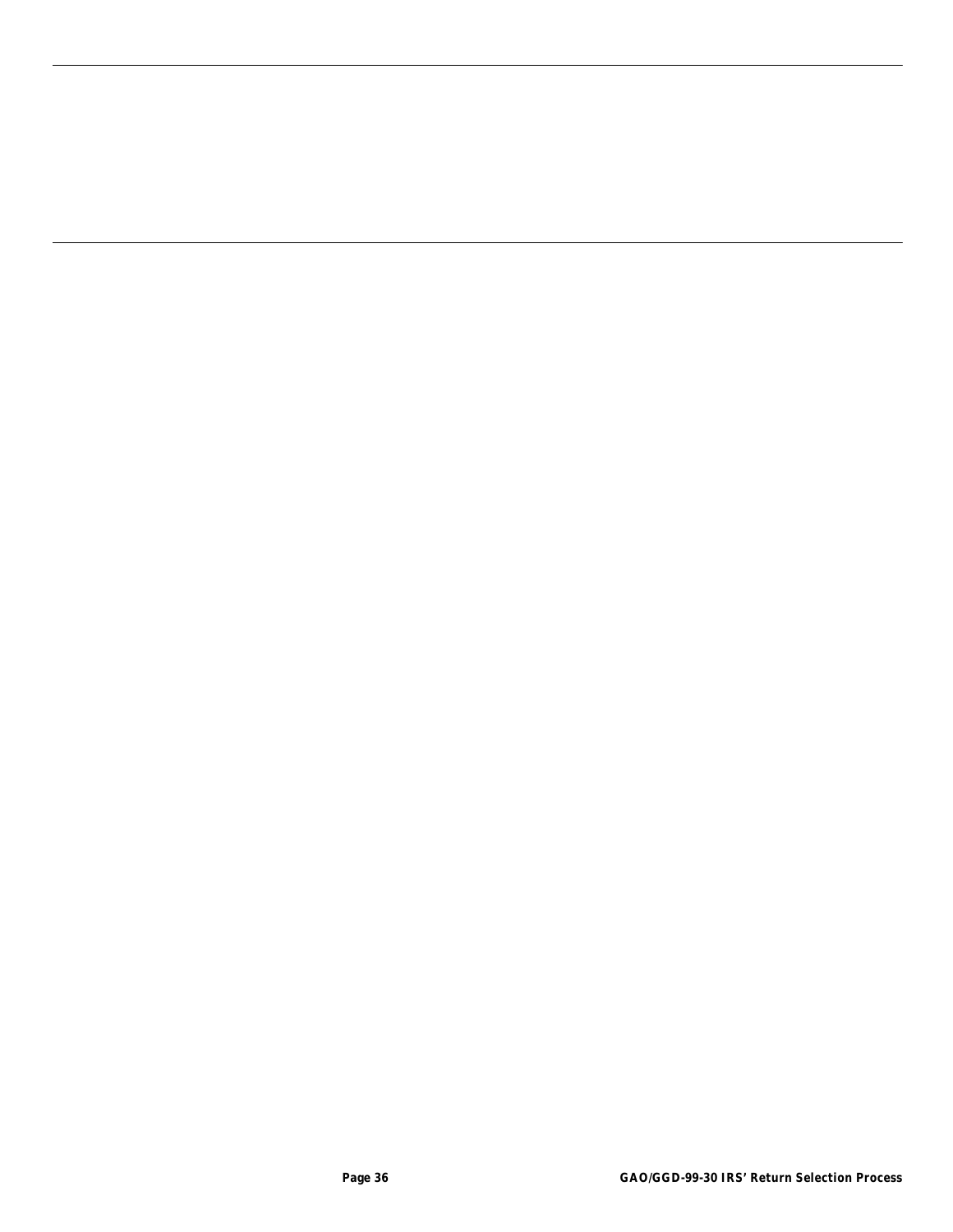### **Ordering Information**

**The first copy of each GAO report and testimony is free. Additional copies are \$2 each. Orders should be sent to the following address, accompanied by a check or money order made out to the Superintendent of Documents, when necessary. VISA and MasterCard credit cards are accepted, also. Orders for 100 or more copies to be mailed to a single address are discounted 25 percent.**

**Order by mail:**

**U.S. General Accounting Office P.O. Box 37050 Washington, DC 20013**

**or visit:**

**Room 1100 700 4th St. NW (corner of 4th and G Sts. NW) U.S. General Accounting Office Washington, DC**

**Orders may also be placed by calling (202) 512-6000 or by using fax number (202) 512-6061, or TDD (202) 512-2537.**

**Each day, GAO issues a list of newly available reports and testimony. To receive facsimile copies of the daily list or any list from the past 30 days, please call (202) 512-6000 using a touch-tone phone. A recorded menu will provide information on how to obtain these lists.**

**For information on how to access GAO reports on the INTERNET, send e-mail message with "info" in the body to:**

**info@www.gao.gov**

**or visit GAO's Wor**l**d Wide Web Home Page at:**

**http://www.gao.gov**